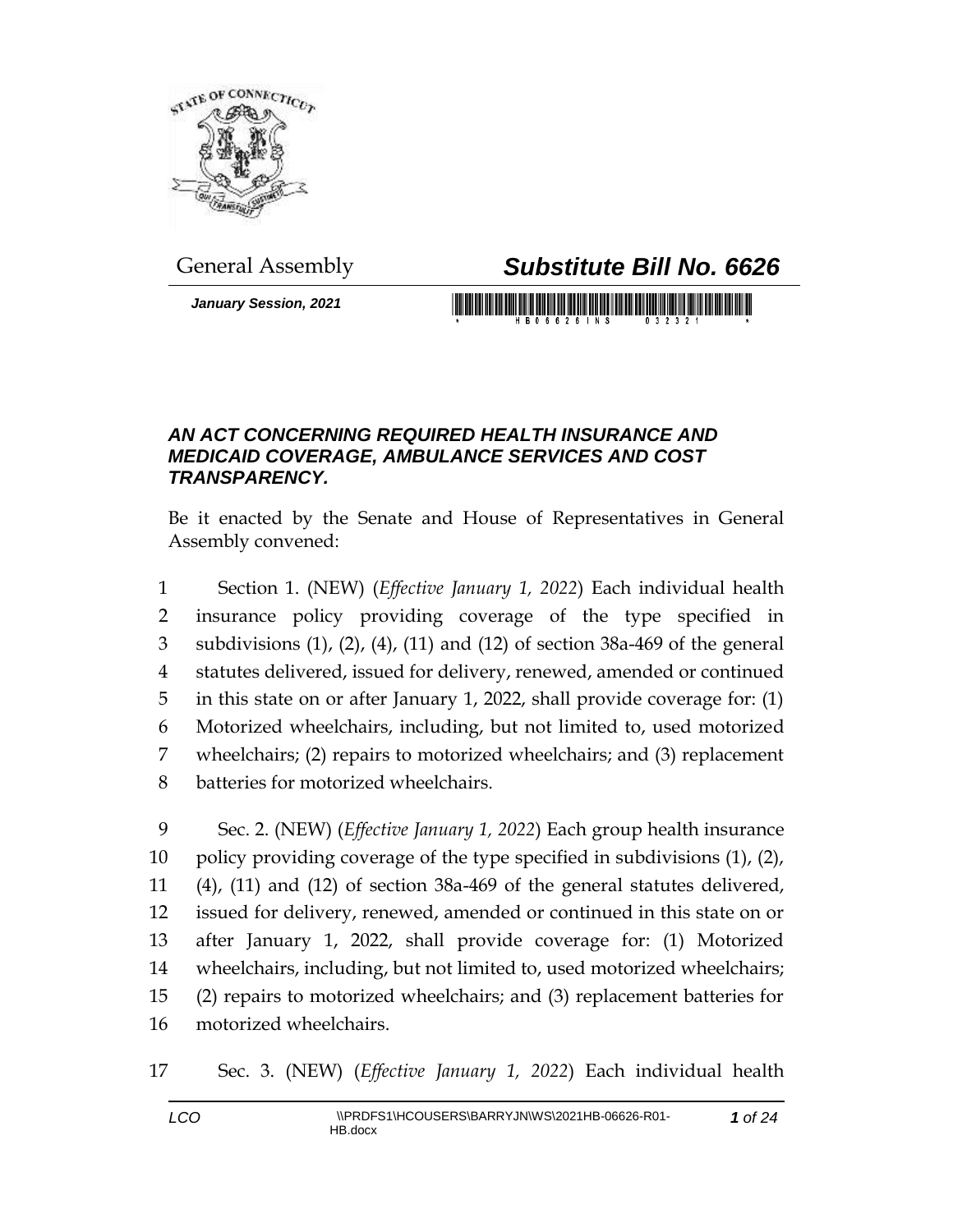insurance policy providing coverage of the type specified in subdivisions (1), (2), (4), (11) and (12) of section 38a-469 of the general statutes delivered, issued for delivery, renewed, amended or continued in this state on or after January 1, 2022, shall provide coverage for: (1) A unilateral cochlear implant, and unilateral cochlear implant surgery, for an insured who has been diagnosed with unilateral hearing loss; and (2) bilateral cochlear implants, and bilateral cochlear implant surgery, for an insured who has been diagnosed with bilateral hearing loss.

 Sec. 4. (NEW) (*Effective January 1, 2022*) Each group health insurance policy providing coverage of the type specified in subdivisions (1), (2), (4), (11) and (12) of section 38a-469 of the general statutes delivered, issued for delivery, renewed, amended or continued in this state on or after January 1, 2022, shall provide coverage for: (1) A unilateral cochlear implant, and unilateral cochlear implant surgery, for an insured who has been diagnosed with unilateral hearing loss; and (2) bilateral cochlear implants, and bilateral cochlear implant surgery, for an insured who has been diagnosed with bilateral hearing loss.

 Sec. 5. (NEW) (*Effective January 1, 2022*) Each individual health insurance policy providing coverage of the type specified in subdivisions (1), (2), (4), (11) and (12) of section 38a-469 of the general statutes delivered, issued for delivery, renewed, amended or continued in this state on or after January 1, 2022, shall provide coverage for medically necessary coronary calcium scan tests.

 Sec. 6. (NEW) (*Effective January 1, 2022*) Each group health insurance policy providing coverage of the type specified in subdivisions (1), (2), (4), (11) and (12) of section 38a-469 of the general statutes delivered, issued for delivery, renewed, amended or continued in this state on or after January 1, 2022, shall provide coverage for medically necessary coronary calcium scan tests.

 Sec. 7. (NEW) (*Effective January 1, 2022*) Each individual health insurance policy providing coverage of the type specified in subdivisions (1), (2), (4), (11) and (12) of section 38a-469 of the general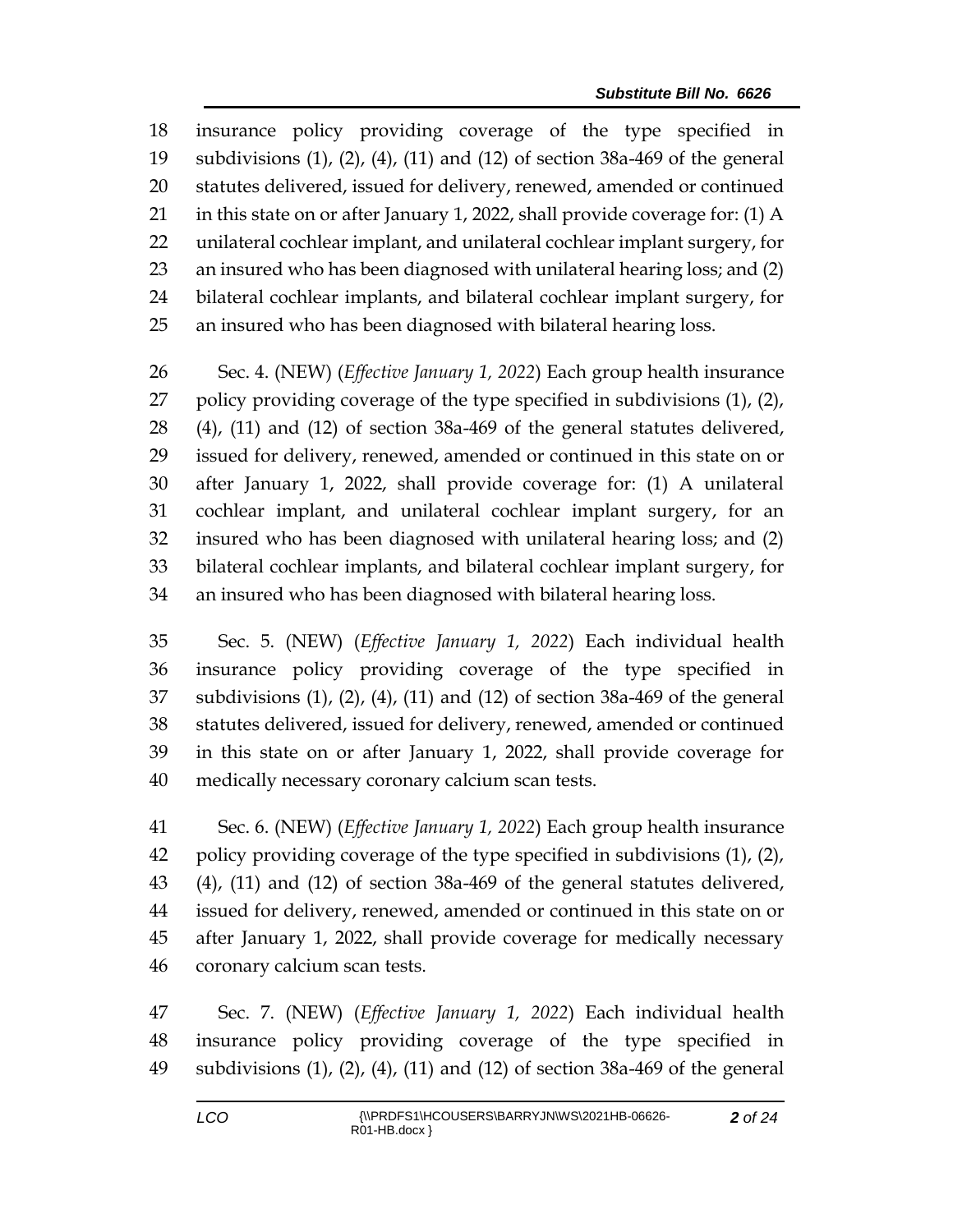statutes delivered, issued for delivery, renewed, amended or continued in this state on or after January 1, 2022, shall provide coverage for genetic cystic fibrosis screenings for women.

 Sec. 8. (NEW) (*Effective January 1, 2022*) Each group health insurance policy providing coverage of the type specified in subdivisions (1), (2), (4), (11) and (12) of section 38a-469 of the general statutes delivered, issued for delivery, renewed, amended or continued in this state on or after January 1, 2022, shall provide coverage for genetic cystic fibrosis screenings for women.

 Sec. 9. (NEW) (*Effective January 1, 2022*) Each individual health insurance policy providing coverage of the type specified in subdivisions (1), (2), (4), (11) and (12) of section 38a-469 of the general statutes delivered, issued for delivery, renewed, amended or continued in this state on or after January 1, 2022, shall provide coverage for the treatment of neurological conditions and diseases, including, but not limited to, physical therapy for the treatment of amyotrophic lateral sclerosis.

 Sec. 10. (NEW) (*Effective January 1, 2022*) Each group health insurance policy providing coverage of the type specified in subdivisions (1), (2), (4), (11) and (12) of section 38a-469 of the general statutes delivered, issued for delivery, renewed, amended or continued in this state on or after January 1, 2022, shall provide coverage for the treatment of neurological conditions and diseases, including, but not limited to, physical therapy for the treatment of amyotrophic lateral sclerosis.

 Sec. 11. (NEW) (*Effective January 1, 2022*) Each individual health insurance policy providing coverage of the type specified in subdivisions (1), (2), (4), (11) and (12) of section 38a-469 of the general statutes delivered, issued for delivery, renewed, amended or continued in this state on or after January 1, 2022, shall provide coverage for equine therapy for an insured who is a veteran. For the purposes of this section, "veteran" has the same meaning as provided in section 27-103 of the general statutes.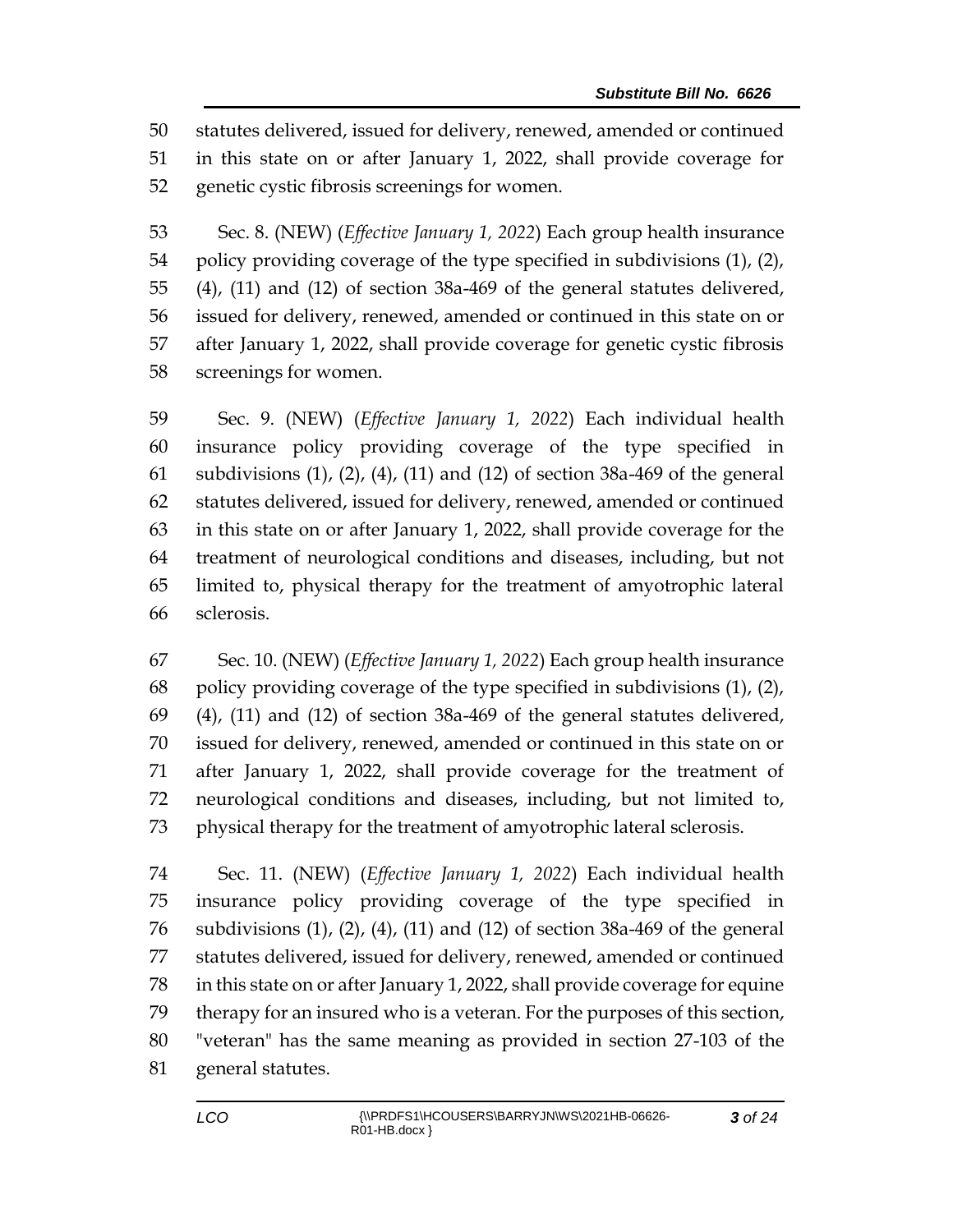Sec. 12. (NEW) (*Effective January 1, 2022*) Each group health insurance policy providing coverage of the type specified in subdivisions (1), (2), (4), (11) and (12) of section 38a-469 of the general statutes delivered, issued for delivery, renewed, amended or continued in this state on or after January 1, 2022, shall provide coverage for equine therapy for an insured who is a veteran. For the purposes of this section, "veteran" has the same meaning as provided in section 27-103 of the general statutes.

 Sec. 13. (NEW) (*Effective January 1, 2022*) Each individual health insurance policy providing coverage of the type specified in subdivisions (1), (2), (4), (11) and (12) of section 38a-469 of the general statutes delivered, issued for delivery, renewed, amended or continued in this state on or after January 1, 2022, shall provide coverage for gambling disorder treatment. For the purposes of this section, "gambling disorder" has the same meaning as provided in the most recent edition of the American Psychiatric Association's "Diagnostic and Statistical Manual of Mental Disorders".

 Sec. 14. (NEW) (*Effective January 1, 2022*) Each group health insurance policy providing coverage of the type specified in subdivisions (1), (2), (4), (11) and (12) of section 38a-469 of the general statutes delivered, issued for delivery, renewed, amended or continued in this state on or after January 1, 2022, shall provide coverage for gambling disorder treatment. For the purposes of this section, "gambling disorder" has the same meaning as provided in the most recent edition of the American Psychiatric Association's "Diagnostic and Statistical Manual of Mental Disorders".

 Sec. 15. (NEW) (*Effective January 1, 2022*) Each individual health insurance policy providing coverage of the type specified in subdivisions (1), (2), (4), (11) and (12) of section 38a-469 of the general statutes delivered, issued for delivery, renewed, amended or continued in this state on or after January 1, 2022, shall provide coverage for audiologic, ophthalmologic and optometric care.

Sec. 16. (NEW) (*Effective January 1, 2022*) Each group health insurance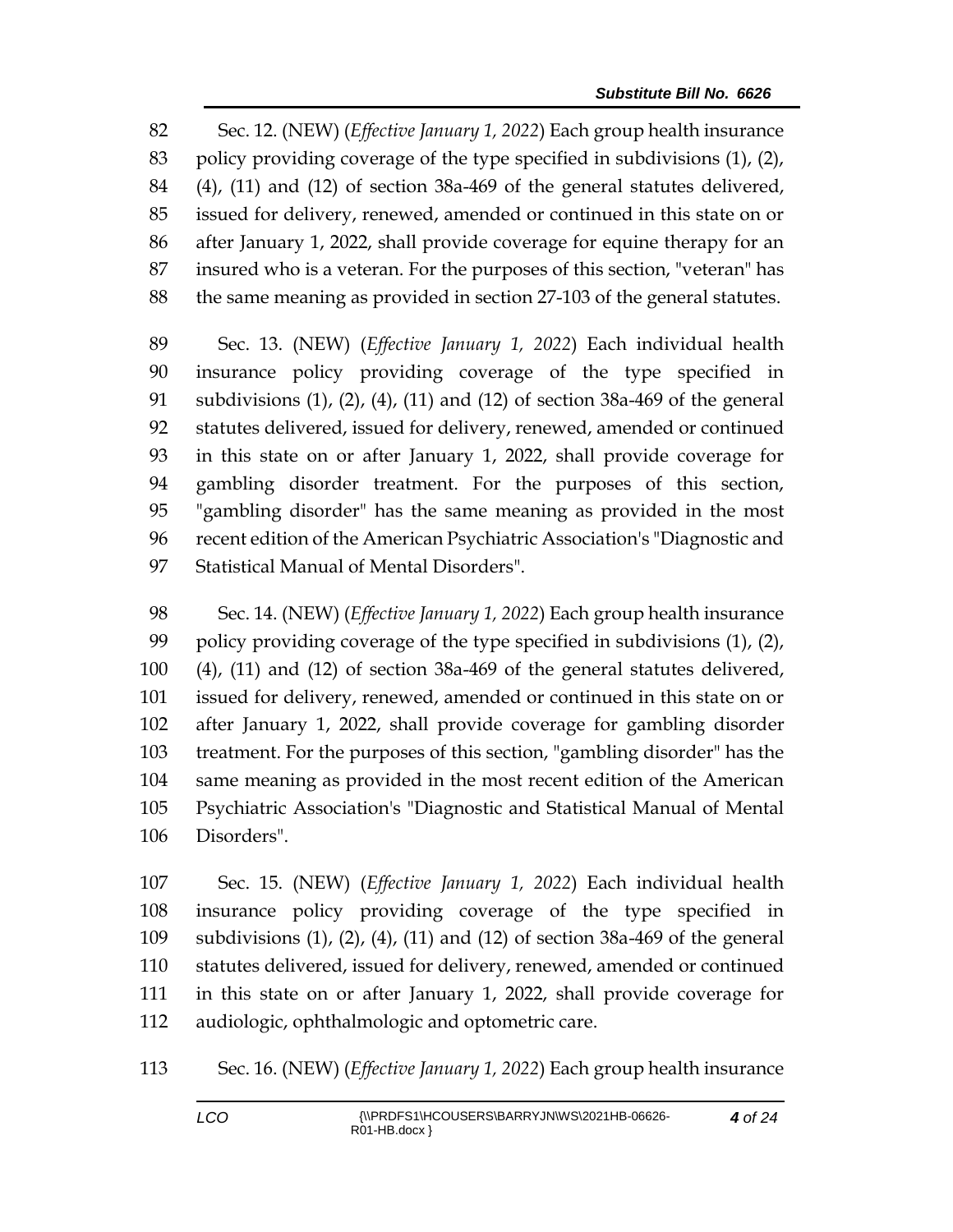policy providing coverage of the type specified in subdivisions (1), (2), (4), (11) and (12) of section 38a-469 of the general statutes delivered, issued for delivery, renewed, amended or continued in this state on or after January 1, 2022, shall provide coverage for audiologic, ophthalmologic and optometric care.

 Sec. 17. (NEW) (*Effective July 1, 2021*) (a) The Commissioner of Social Services shall provide Medicaid reimbursement for audiologic, ophthalmologic and optometric care.

 (b) The commissioner shall seek federal approval of a Medicaid state plan amendment or Medicaid waiver, if necessary, to implement the provisions of this section. Any submission of a Medicaid state plan amendment or Medicaid waiver shall be in accordance with the provisions of section 17b-8 of the general statutes.

 (c) The commissioner shall adopt regulations, in accordance with chapter 54 of the general statutes, to implement the provisions of this section. The commissioner may adopt policies or procedures to implement the provisions of this section while in the process of adopting regulations, provided such policies or procedures are posted on the Internet web site of the Department of Social Services and on the eRegulations System prior to the adoption of such policies or procedures.

 Sec. 18. Section 38a-492c of the general statutes is repealed and the following is substituted in lieu thereof (*Effective January 1, 2022*):

(a) For purposes of this section:

 (1) "Inherited metabolic disease" includes (A) a disease for which newborn screening is required under section 19a-55; and (B) cystic fibrosis.

 (2)"Low protein modified food product" means a product formulated to have less than one gram of protein per serving and intended for the dietary treatment of an inherited metabolic disease under the direction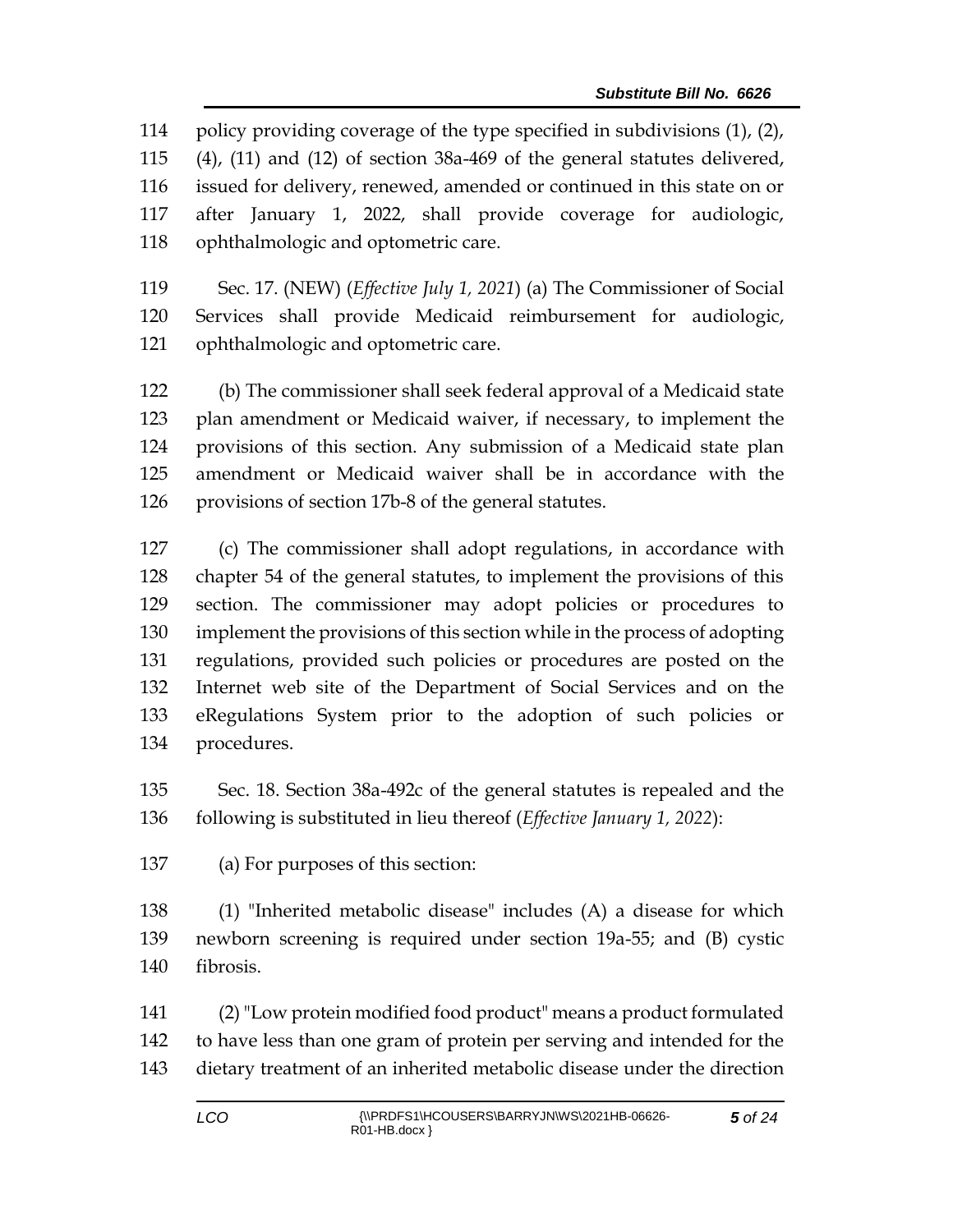of a physician.

 (3) "Amino acid modified preparation" means a product intended for the dietary treatment of an inherited metabolic disease under the direction of a physician.

 (4) "Specialized formula" means a nutritional formula **[**for children up to age twelve**]** that is exempt from the general requirements for nutritional labeling under the statutory and regulatory guidelines of the federal Food and Drug Administration and is intended for use solely under medical supervision in the dietary management of specific diseases.

 (b) Each individual health insurance policy providing coverage of the type specified in subdivisions (1), (2), (4), (11) and (12) of section 38a-469 delivered, issued for delivery, renewed, amended or continued in this state shall provide coverage for amino acid modified preparations and low protein modified food products for the treatment of inherited metabolic diseases if the amino acid modified preparations or low protein modified food products are prescribed for the therapeutic treatment of inherited metabolic diseases and are administered under the direction of a physician.

 (c) Each individual health insurance policy providing coverage of the type specified in subdivisions (1), (2), (4), (11) and (12) of section 38a-469 delivered, issued for delivery, renewed, amended or continued in this state shall provide coverage for specialized formulas when such specialized formulas are medically necessary for the treatment of a disease or condition and are administered under the direction of a physician.

 (d) Such policy shall provide coverage for such preparations, food products and formulas on the same basis as outpatient prescription drugs.

 Sec. 19. Section 38a-518c of the general statutes is repealed and the following is substituted in lieu thereof (*Effective January 1, 2022*):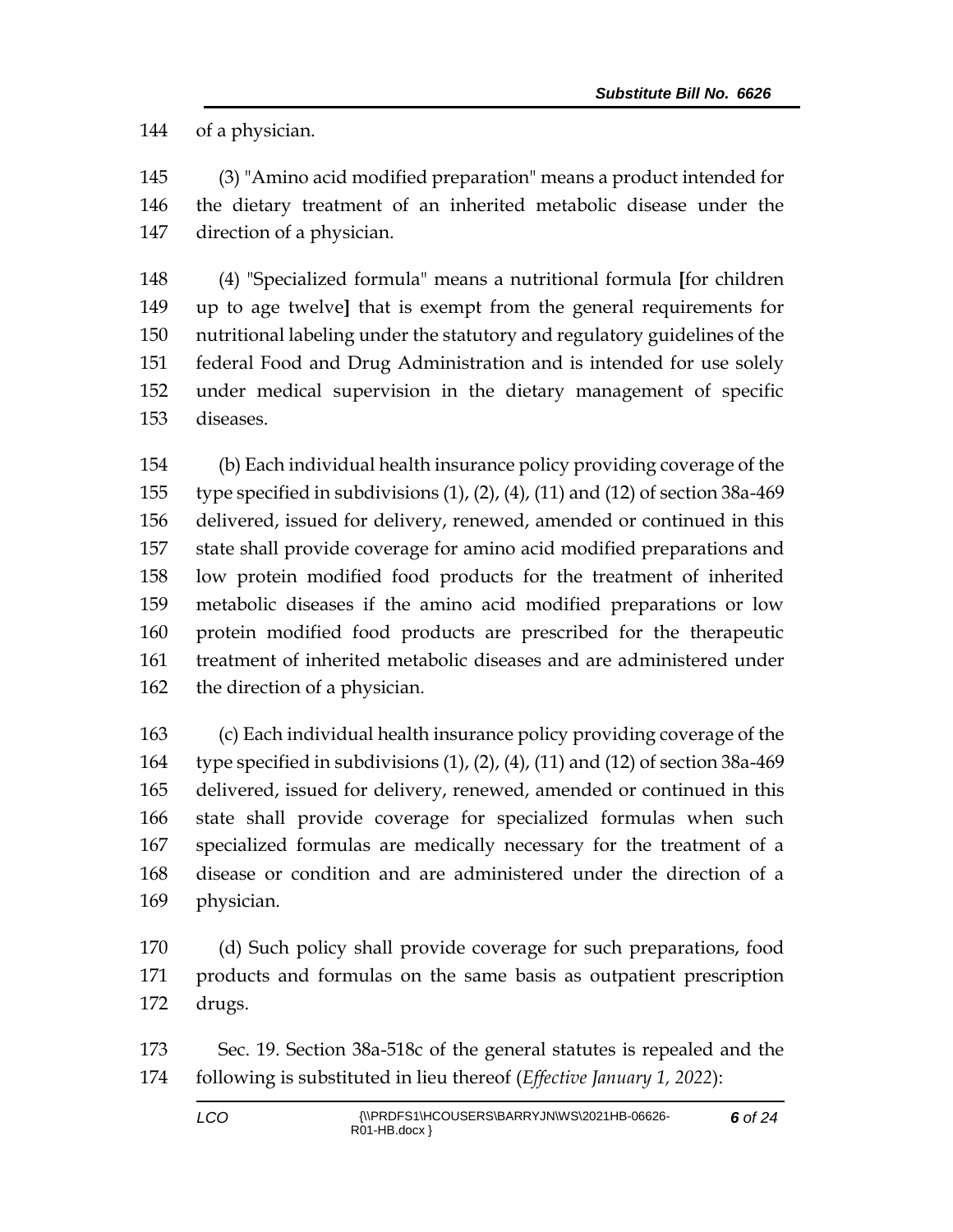(a) For purposes of this section:

 (1) "Inherited metabolic disease" includes (A) a disease for which newborn screening is required under section 19a-55; and (B) cystic fibrosis.

 (2)"Low protein modified food product" means a product formulated to have less than one gram of protein per serving and intended for the dietary treatment of an inherited metabolic disease under the direction of a physician.

 (3) "Amino acid modified preparation" means a product intended for the dietary treatment of an inherited metabolic disease under the direction of a physician.

 (4) "Specialized formula" means a nutritional formula **[**for children up to age twelve**]** that is exempt from the general requirements for nutritional labeling under the statutory and regulatory guidelines of the federal Food and Drug Administration and is intended for use solely under medical supervision in the dietary management of specific diseases.

 (b) Each group health insurance policy providing coverage of the type specified in subdivisions (1), (2), (4), (11) and (12) of section 38a-469 delivered, issued for delivery, renewed, amended or continued in this state shall provide coverage for amino acid modified preparations and low protein modified food products for the treatment of inherited metabolic diseases if the amino acid modified preparations or low protein modified food products are prescribed for the therapeutic treatment of inherited metabolic diseases and are administered under the direction of a physician.

 (c) Each group health insurance policy providing coverage of the type specified in subdivisions (1), (2), (4), (11) and (12) of section 38a-469 delivered, issued for delivery, renewed, amended or continued in this state shall provide coverage for specialized formulas when such specialized formulas are medically necessary for the treatment of a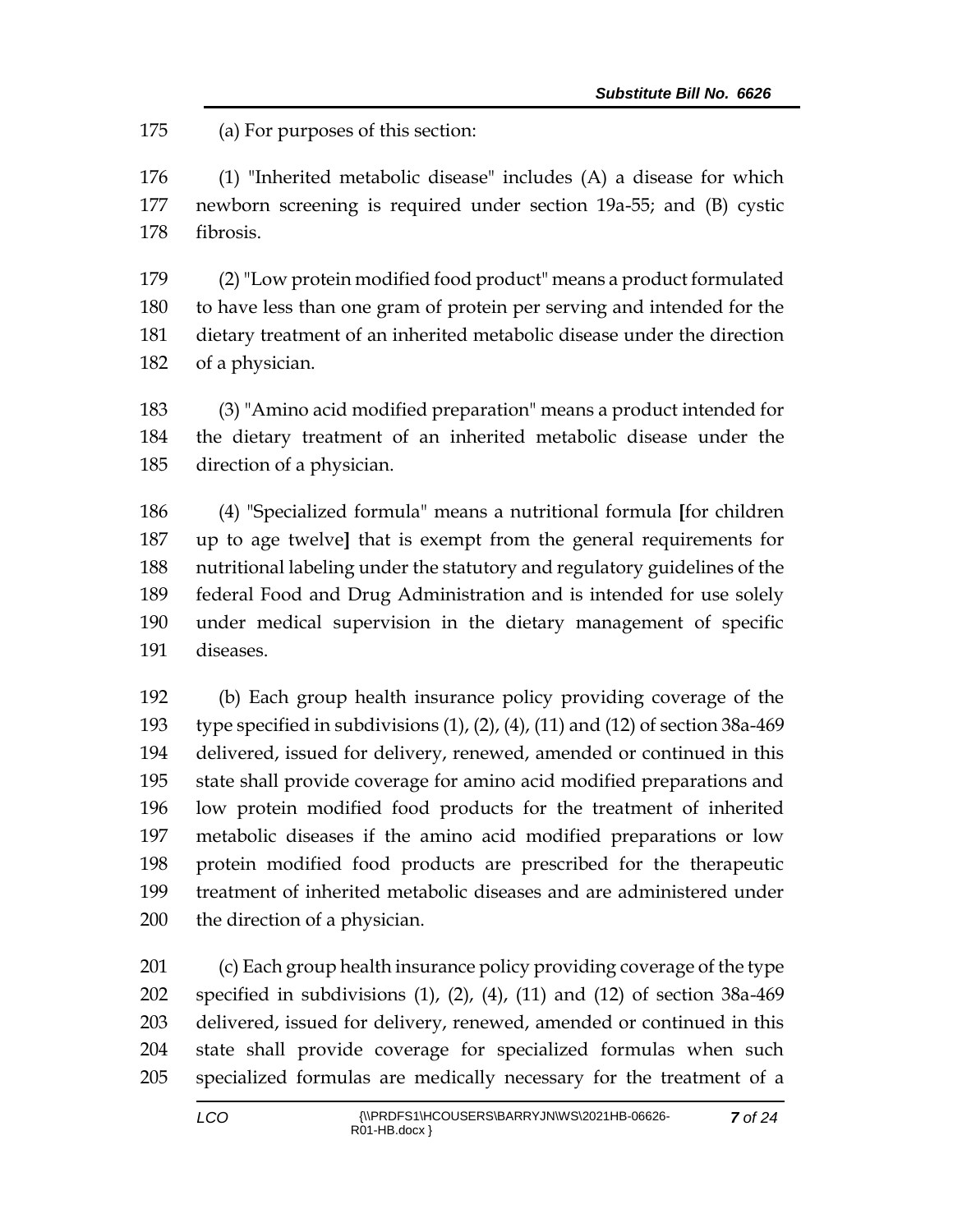disease or condition and are administered under the direction of a physician.

 (d) Such policy shall provide coverage for such preparations, food products and formulas on the same basis as outpatient prescription drugs.

 Sec. 20. Section 38a-492k of the general statutes is repealed and the following is substituted in lieu thereof (*Effective January 1, 2022*):

 (a) Each individual health insurance policy providing coverage of the 214 type specified in subdivisions  $(1)$ ,  $(2)$ ,  $(4)$ ,  $(11)$  and  $(12)$  of section 38a-469 delivered, issued for delivery, amended, renewed or continued in this state shall provide coverage for colorectal cancer screening and diagnosis, including, but not limited to, (1) an annual fecal occult blood test, and (2) colonoscopy, flexible sigmoidoscopy or radiologic imaging, in accordance with the recommendations established by the American Cancer Society, based on the ages, family histories and frequencies provided in the recommendations. Except as specified in subsection (b) of this section, benefits under this section shall be subject to the same terms and conditions applicable to all other benefits under such policies.

(b) No such policy shall impose:

 (1) A deductible for a procedure that a physician initially undertakes as a screening or diagnostic colonoscopy or **[**a screening**]** sigmoidoscopy; or

 (2) A coinsurance, copayment, deductible or other out-of-pocket expense for any additional colonoscopy ordered in a policy year by a physician for an insured. The provisions of this subdivision shall not apply to a high deductible health plan as that term is used in subsection (f) of section 38a-493.

 Sec. 21. Section 38a-518k of the general statutes is repealed and the following is substituted in lieu thereof (*Effective January 1, 2022*):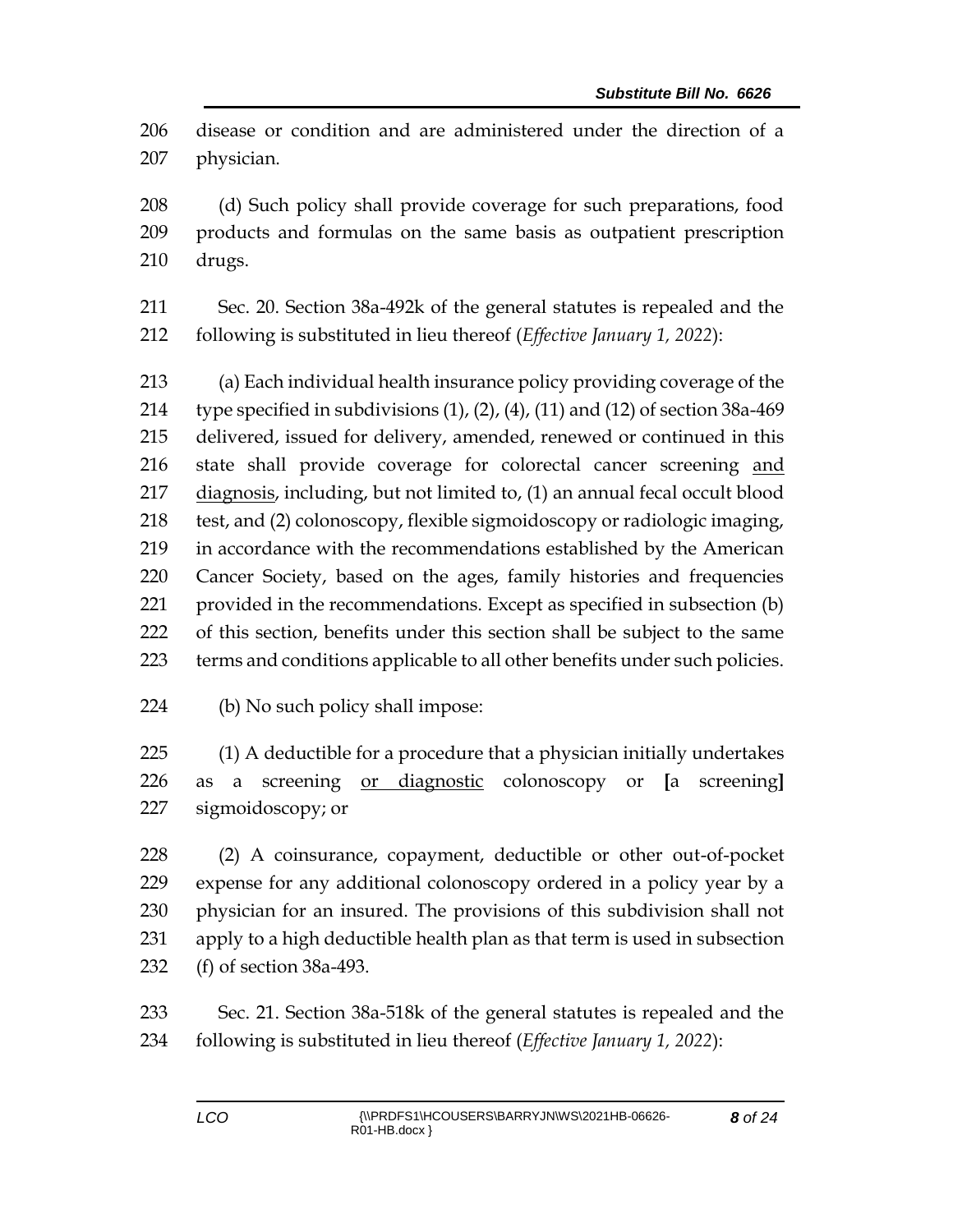(a) Each group health insurance policy providing coverage of the type specified in subdivisions (1), (2), (4), (11) and (12) of section 38a-469 delivered, issued for delivery, amended, renewed or continued in this state shall provide coverage for colorectal cancer screening and 239 diagnosis, including, but not limited to, (1) an annual fecal occult blood test, and (2) colonoscopy, flexible sigmoidoscopy or radiologic imaging, in accordance with the recommendations established by the American Cancer Society, based on the ages, family histories and frequencies provided in the recommendations. Except as specified in subsection (b) of this section, benefits under this section shall be subject to the same terms and conditions applicable to all other benefits under such policies.

(b) No such policy shall impose:

 (1) A deductible for a procedure that a physician initially undertakes as a screening or diagnostic colonoscopy or **[**a screening**]** sigmoidoscopy; or

 (2) A coinsurance, copayment, deductible or other out-of-pocket expense for any additional colonoscopy ordered in a policy year by a physician for an insured. The provisions of this subdivision shall not apply to a high deductible health plan as that term is used in subsection (f) of section 38a-520.

 Sec. 22. Section 38a-498 of the general statutes is repealed and the following is substituted in lieu thereof (*Effective January 1, 2022*):

 (a) (1) Each individual health insurance policy providing coverage of the type specified in subdivisions (1), (2), (4), **[**(6), (10),**]** (11) and (12) of section 38a-469 delivered, issued for delivery, renewed, amended or continued in this state shall provide coverage for medically necessary ambulance services for persons covered by the policy at an in-network level, including an in-network level of cost-sharing. The hospital policy shall be primary if a person is covered under more than one policy. The policy shall, as a minimum requirement, cover such services whenever 265 any person covered by the contract is transported, when medically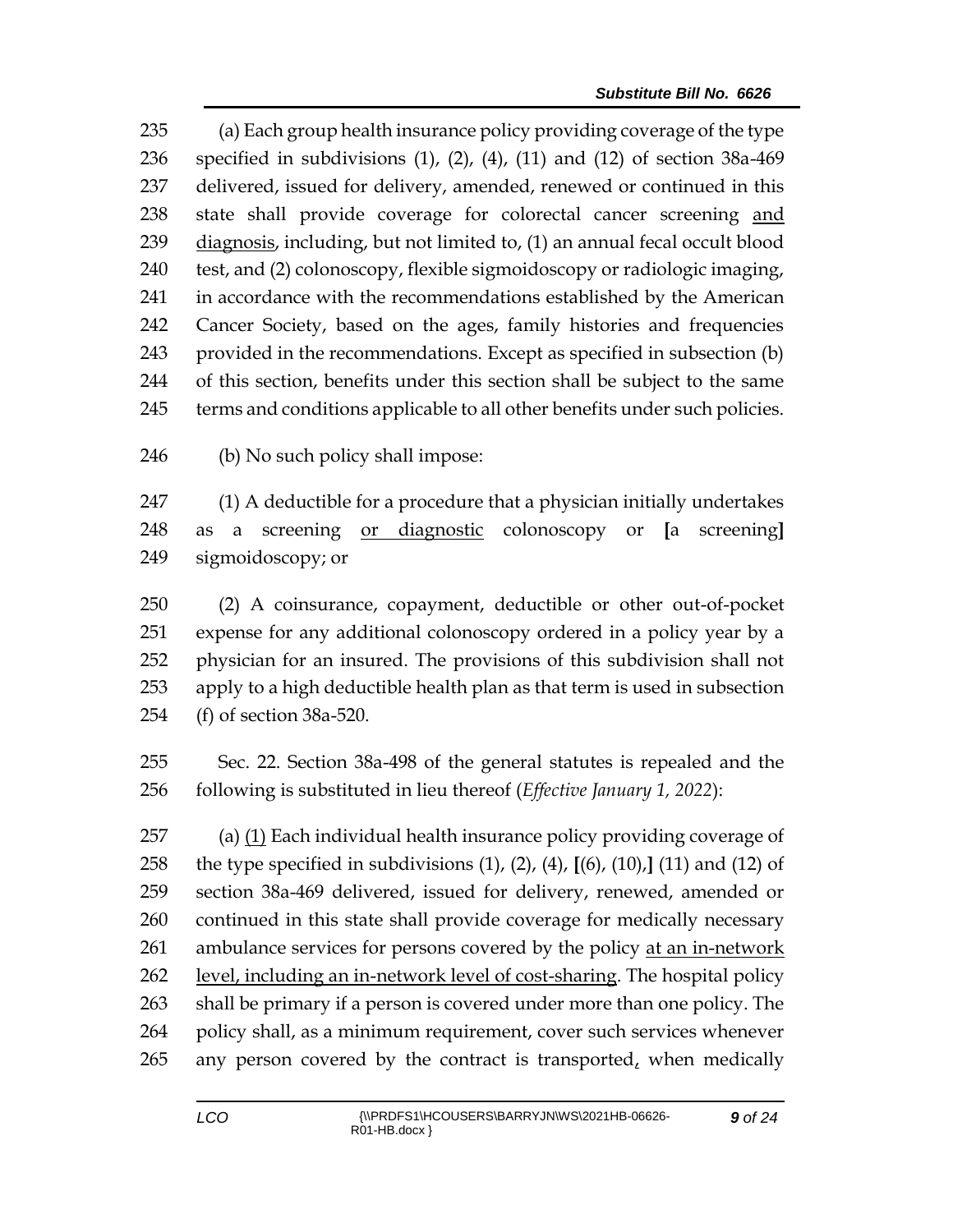necessary, by ambulance: **[**to**]**

(A) To a hospital; **[**. Such**]** or

(B) From a hospital to such person's place of residence.

 (2) Except as otherwise provided in this section, the benefits required 270 under this section shall be subject to any policy provision which applies to other services covered by **[**such**]** the policies that are subject to this section. Notwithstanding any other provision of this section, such policies shall not be required to provide benefits in excess of the maximum allowable rate established by the Department of Public Health in accordance with section 19a-177.

 (b) (1) Each such individual health insurance policy shall provide that any payment by such company, corporation or center for emergency ambulance services under coverage required by this section shall be paid directly to the ambulance provider rendering such service if such provider has complied with the provisions of this subsection and has not received payment for such service from any other source.

 (2) Any ambulance provider submitting a bill for direct payment pursuant to this section shall **[**stamp the following statement on the face of each bill: "NOTICE: This bill subject to mandatory assignment pursuant to Connecticut general statutes".**]** indicate that such bill is subject to assignment by:

 (A) Stamping such indication on such bill if such bill is submitted on paper; or

 (B) Including such indication in such bill if such bill is submitted by electronic means.

 (3) This subsection shall not apply to any transaction between an ambulance provider and an insurance company, hospital service corporation, medical service corporation, health care center or other entity if the parties have entered into a contract providing for direct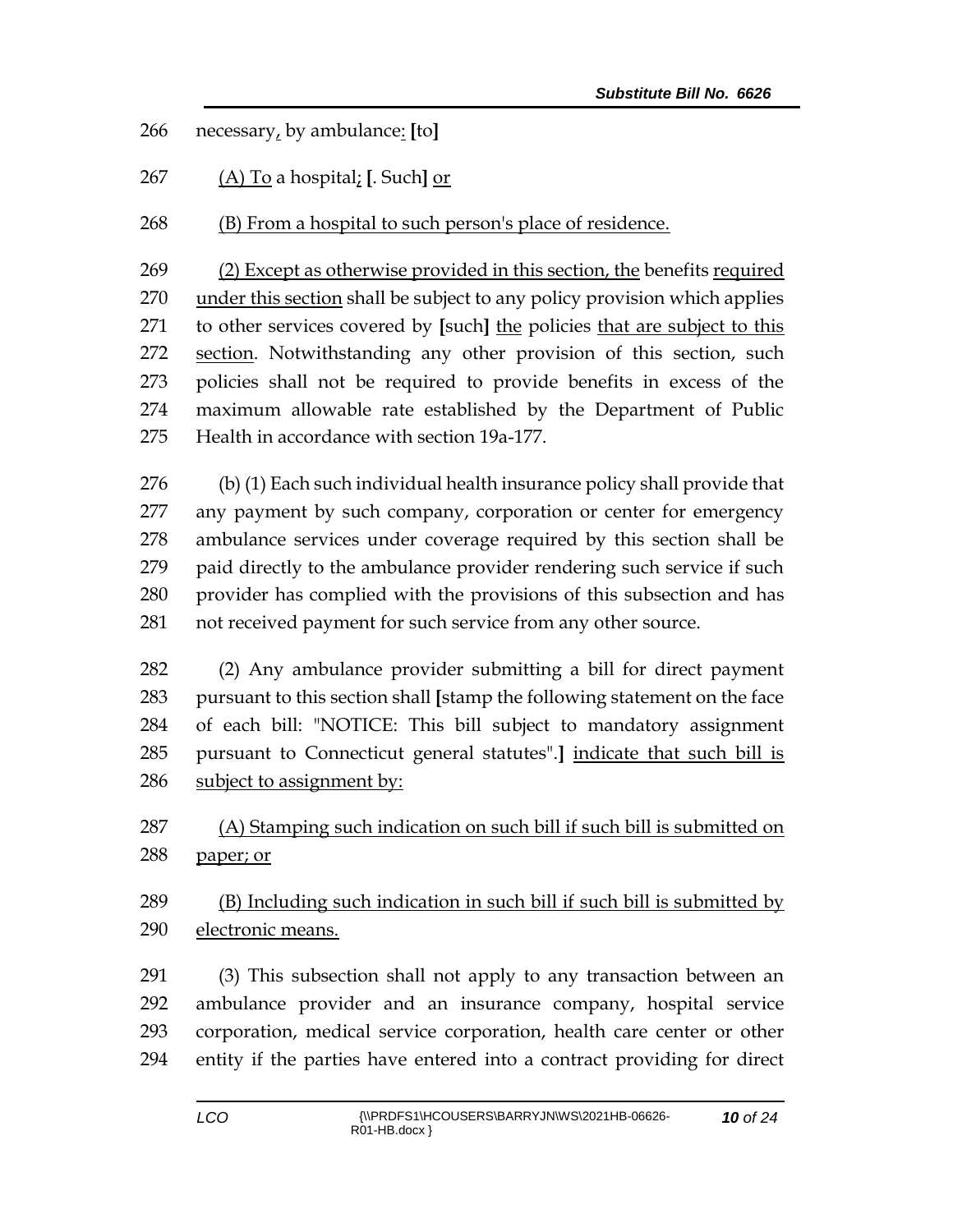payment.

 Sec. 23. Section 38a-525 of the general statutes is repealed and the following is substituted in lieu thereof (*Effective January 1, 2022*):

 (a) (1) Each group health insurance policy providing coverage of the type specified in subdivisions (1), (2), (4), **[**(6),**]** (11) and (12) of section 38a-469 delivered, issued for delivery, renewed, amended or continued in this state shall provide coverage for medically necessary ambulance services for persons covered by the policy at an in-network level, 303 including an in-network level of cost-sharing. The hospital policy shall be primary if a person is covered under more than one policy. The policy shall, as a minimum requirement, cover such services whenever any 306 person covered by the contract is transported $<sub>t</sub>$  when medically</sub> necessary, by ambulance: **[**to**]**

(A) To a hospital; **[**. Such**]** or

## (B) From a hospital to such person's place of residence.

 (2) Except as otherwise provided in this section, the benefits required under this section shall be subject to any policy provision which applies to other services covered by **[**such**]** the policies that are subject to this section. Notwithstanding any other provision of this section, such policies shall not be required to provide benefits in excess of the maximum allowable rate established by the Department of Public Health in accordance with section 19a-177.

 (b) (1) Each such group health insurance policy shall provide that any payment by such company, corporation or center for emergency ambulance services under coverage required by this section shall be paid directly to the ambulance provider rendering such service if such provider has complied with the provisions of this subsection and has not received payment for such service from any other source.

 (2) Any ambulance provider submitting a bill for direct payment pursuant to this section shall **[**stamp the following statement on the face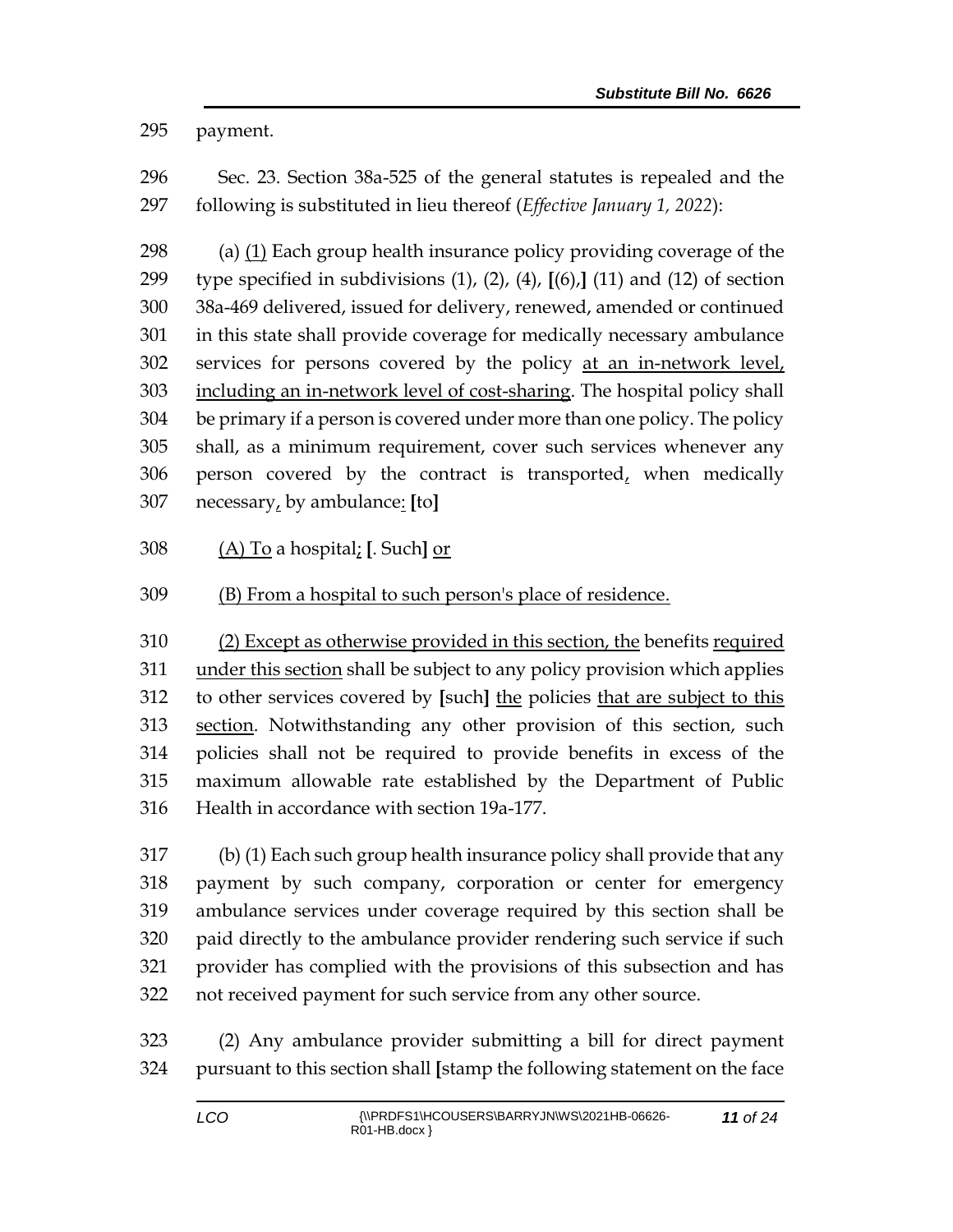| 325 | of each bill: "NOTICE: This bill subject to mandatory assignment              |
|-----|-------------------------------------------------------------------------------|
| 326 | pursuant to Connecticut general statutes".] indicate that such bill is        |
| 327 | subject to assignment by:                                                     |
| 328 | (A) Stamping such indication on such bill if such bill is submitted on        |
| 329 | paper; or                                                                     |
| 330 | (B) Including such indication in such bill if such bill is submitted by       |
| 331 | electronic means.                                                             |
| 332 | (3) This subsection shall not apply to any transaction between an             |
| 333 | ambulance provider and an insurance company, hospital service                 |
| 334 | corporation, medical service corporation, health care center or other         |
| 335 | entity if the parties have entered into a contract providing for direct       |
| 336 | payment.                                                                      |
| 337 | Sec. 24. (NEW) ( <i>Effective October 1</i> , 2021) Not later than January 1, |
| 338 | Insurance Commissioner shall, within available<br>the<br>2022,                |
| 339 | appropriations, establish a program to advance breast health and breast       |
| 340 | cancer awareness, and promote greater understanding of the                    |
| 341 | importance of early breast cancer detection, in this state. As part of the    |
| 342 | program, the commissioner shall, at a minimum, provide outreach to            |
| 343 | individuals, including, but not limited to, young women of color, in this     |
| 344 | state regarding the importance of breast health and early breast cancer       |
| 345 | detection.                                                                    |
| 346 | Sec. 25. Section 38a-503 of the general statutes is repealed and the          |
| 347 | following is substituted in lieu thereof (Effective January 1, 2022):         |
| 348 | (a) For purposes of this section:                                             |
| 349 | (1) "Healthcare Common Procedure Coding System" or "HCPCS"                    |
| 350 | means the billing codes used by Medicare and overseen by the federal          |
| 351 | Centers for Medicare and Medicaid Services that are based on the              |
| 352 | current procedural technology codes developed by the American                 |

Medical Association; and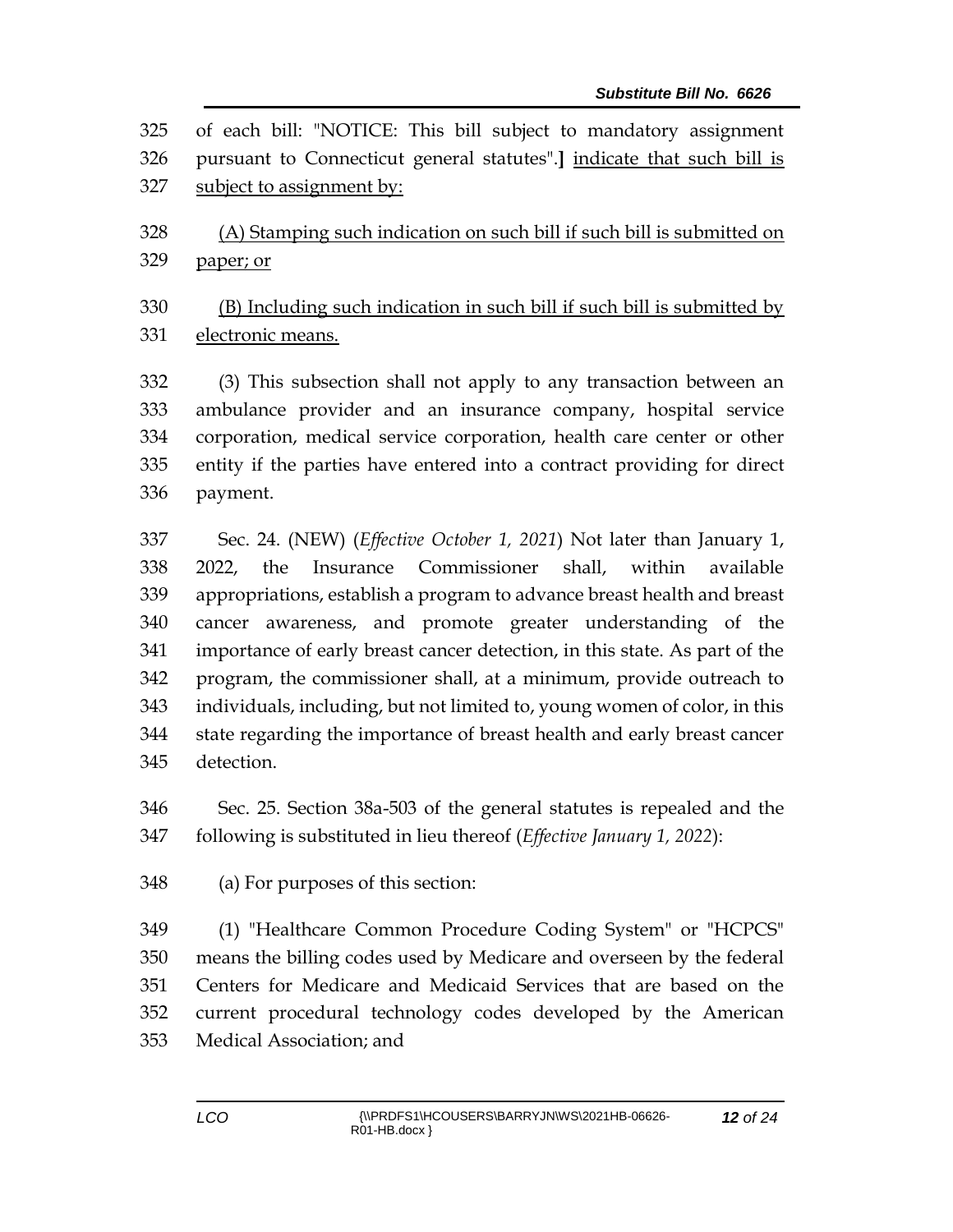| 354 | (2) "Mammogram" means mammographic examination or breast                                         |  |  |
|-----|--------------------------------------------------------------------------------------------------|--|--|
| 355 | tomosynthesis, including, but not limited to, a procedure with a HCPCS                           |  |  |
| 356 | code of 77051, 77052, 77055, 77056, 77057, 77063, 77065, 77066, 77067,                           |  |  |
| 357 | G0202, G0204, G0206 or G0279, or any subsequent corresponding code.                              |  |  |
| 358 | (b) (1) Each individual health insurance policy providing coverage of                            |  |  |
| 359 | the type specified in subdivisions $(1)$ , $(2)$ , $(4)$ , $(10)$ , $(11)$ and $(12)$ of section |  |  |
| 360 | 38a-469 delivered, issued for delivery, renewed, amended or continued                            |  |  |
| 361 | in this state shall provide benefits for diagnostic and screening                                |  |  |
| 362 | mammograms [to any woman covered under the policy] for insureds                                  |  |  |
| 363 | that are at least equal to the following minimum requirements:                                   |  |  |
| 364 | (A) A baseline mammogram, which may be provided by breast                                        |  |  |
| 365 | tomosynthesis at the option of the [woman covered under the policy]                              |  |  |
| 366 | insured, for [any woman] an insured who is: [thirty-five]                                        |  |  |
| 367 | (i) Thirty-five to thirty-nine years of age, inclusive; [and] or                                 |  |  |
| 368 | (ii) Younger than thirty-five years of age if the insured is believed to                         |  |  |
|     |                                                                                                  |  |  |
| 369 | be at increased risk for breast cancer due to:                                                   |  |  |
| 370 | (I) A family history of breast cancer;                                                           |  |  |
| 371 | (II) Positive genetic testing for the harmful variant of breast cancer                           |  |  |
| 372 | gene one, breast cancer gene two or any other gene variant that                                  |  |  |
| 373 | materially increases the insured's risk for breast cancer;                                       |  |  |
| 374 | (III) Prior treatment for a childhood cancer if the course of treatment                          |  |  |
| 375 | for the childhood cancer included radiation therapy directed at the                              |  |  |
| 376 | chest;                                                                                           |  |  |
| 377 | (IV) Prior or ongoing hormone treatment as part of a gender                                      |  |  |
| 378 | reassignment; or                                                                                 |  |  |
| 379 | (V) Other indications as determined by the insured's physician or                                |  |  |
| 380 | advanced practice registered nurse; and                                                          |  |  |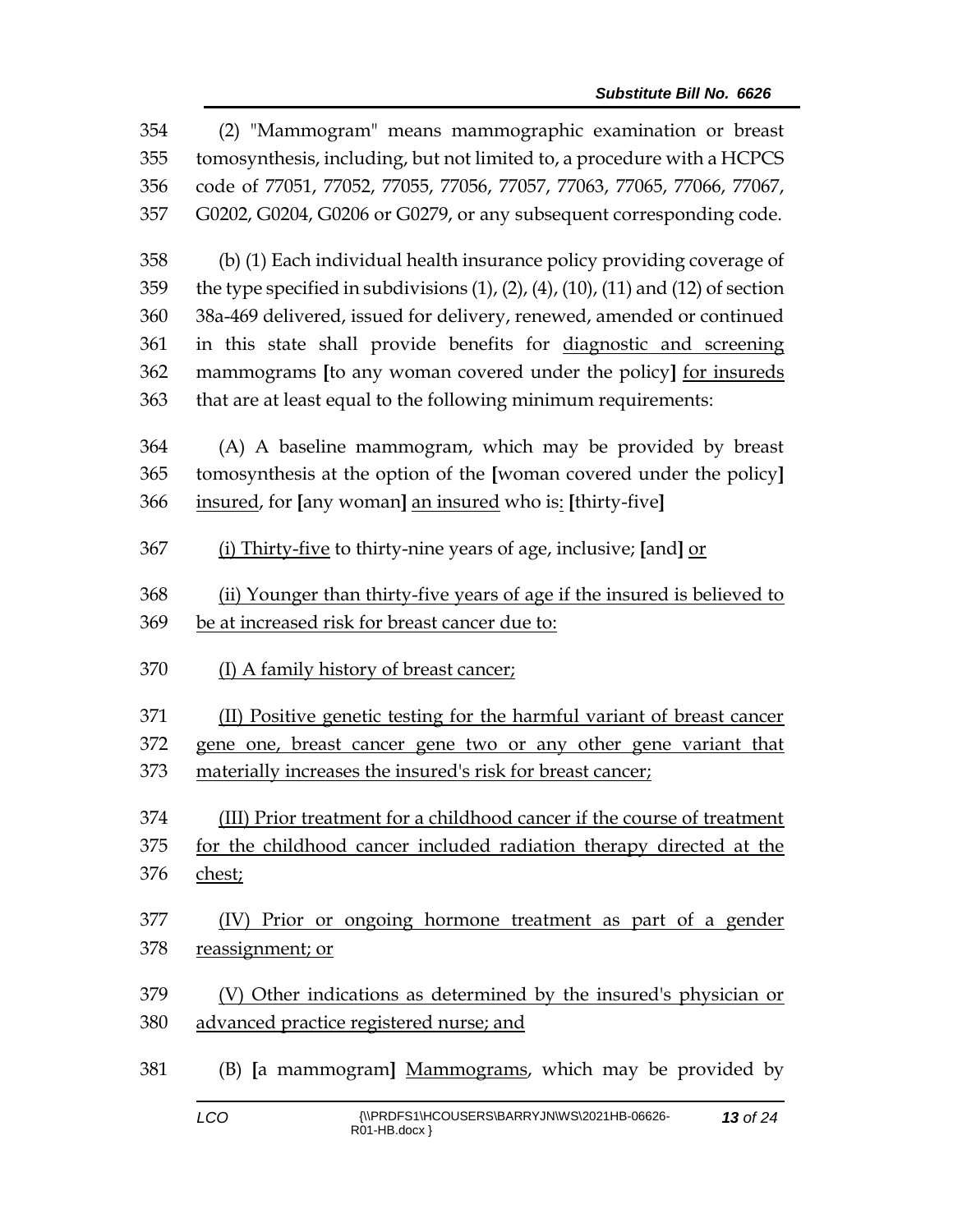| 382 | breast tomosynthesis at the option of the [woman covered under the                   |  |
|-----|--------------------------------------------------------------------------------------|--|
| 383 | policy] insured, every year for [any woman] an insured who is: [forty]               |  |
| 384 | (i) Forty years of age or older; or                                                  |  |
| 385 | (ii) Younger than forty years of age if the insured is believed to be at             |  |
| 386 | increased risk for breast cancer due to:                                             |  |
| 387 | (I) A family history, or prior personal history, of breast cancer;                   |  |
| 388 | (II) Positive genetic testing for the harmful variant of breast cancer               |  |
| 389 | gene one, breast cancer gene two or any other gene that materially                   |  |
| 390 | increases the insured's risk for breast cancer;                                      |  |
| 391 | (III) Prior treatment for a childhood cancer if the course of treatment              |  |
| 392 | for the childhood cancer included radiation therapy directed at the                  |  |
| 393 | chest;                                                                               |  |
| 394 | (IV) Prior or ongoing hormone treatment as part of a gender                          |  |
| 395 | reassignment; or                                                                     |  |
| 396 | (V) Other indications as determined by the insured's physician or                    |  |
| 397 | advanced practice registered nurse.                                                  |  |
| 398 | (2) Such policy shall provide additional benefits for:                               |  |
| 399 | (A) Comprehensive [ultrasound screening] diagnostic and screening                    |  |
| 400 | ultrasounds of an entire breast or breasts if:                                       |  |
| 401 | (i) A mammogram demonstrates heterogeneous or dense breast                           |  |
| 402 | tissue based on the Breast Imaging Reporting and Data System                         |  |
| 403 | established by the American College of Radiology; or                                 |  |
| 404 | (ii) [a woman] An insured is believed to be at increased risk for breast             |  |
| 405 | cancer due to:                                                                       |  |
| 406 | (I) $\underline{A}$ family history, or prior personal history, of breast cancer; [J] |  |
| 407 | (II) [positive] Positive genetic testing [, or] for the harmful variant of           |  |
|     | $\left( \left\{ \right\} \right)$                                                    |  |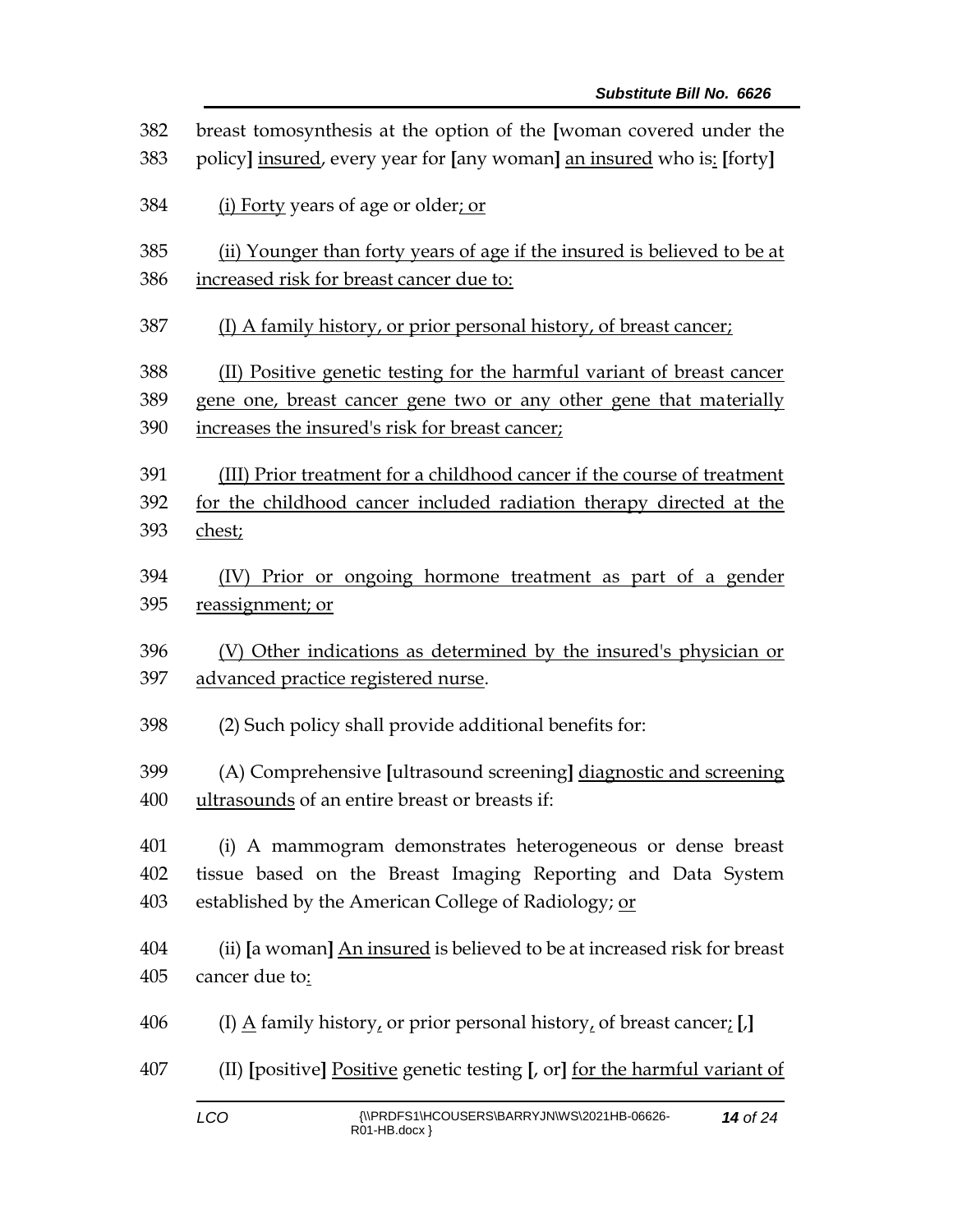| breast cancer gene one, breast cancer gene two or any other gene that      |  |  |
|----------------------------------------------------------------------------|--|--|
| materially increases the insured's risk for breast cancer;                 |  |  |
| (III) Prior treatment for a childhood cancer if the course of treatment    |  |  |
| for the childhood cancer included radiation therapy directed at the        |  |  |
| chest;                                                                     |  |  |
| (IV) Prior or ongoing hormone treatment as part of a gender                |  |  |
| reassignment; or                                                           |  |  |
| $[$ (III) other] $(V)$ Other indications as determined by [a woman's] the  |  |  |
| insured's physician or advanced practice registered nurse; [or (iii) such  |  |  |
| screening is recommended by a woman's treating physician for a             |  |  |
| woman who (I) is forty years of age or older, (II) has a family history or |  |  |
| prior personal history of breast cancer, or (III) has a prior personal     |  |  |
| history of breast disease diagnosed through biopsy as benign; and]         |  |  |
| (B) [Magnetic] Diagnostic and screening magnetic resonance imaging         |  |  |
| of an entire breast or breasts:                                            |  |  |
| (i) [in] In accordance with guidelines established by the American         |  |  |
| Cancer Society for an insured who is thirty-five years of age or older; or |  |  |
| (ii) If an insured is younger than thirty-five years of age and believed   |  |  |
| to be at increased risk for breast cancer due to:                          |  |  |
| (I) A family history, or prior personal history, of breast cancer;         |  |  |
| (II) Positive genetic testing for the harmful variant of breast cancer     |  |  |
| gene one, breast cancer gene two or any other gene that materially         |  |  |
| increases the insured's risk for breast cancer;                            |  |  |
| (III) Prior treatment for a childhood cancer if the course of treatment    |  |  |
| for the childhood cancer included radiation therapy directed at the        |  |  |
| chest;                                                                     |  |  |
| (IV) Prior or ongoing hormone treatment as part of a gender                |  |  |
| reassignment; or                                                           |  |  |
|                                                                            |  |  |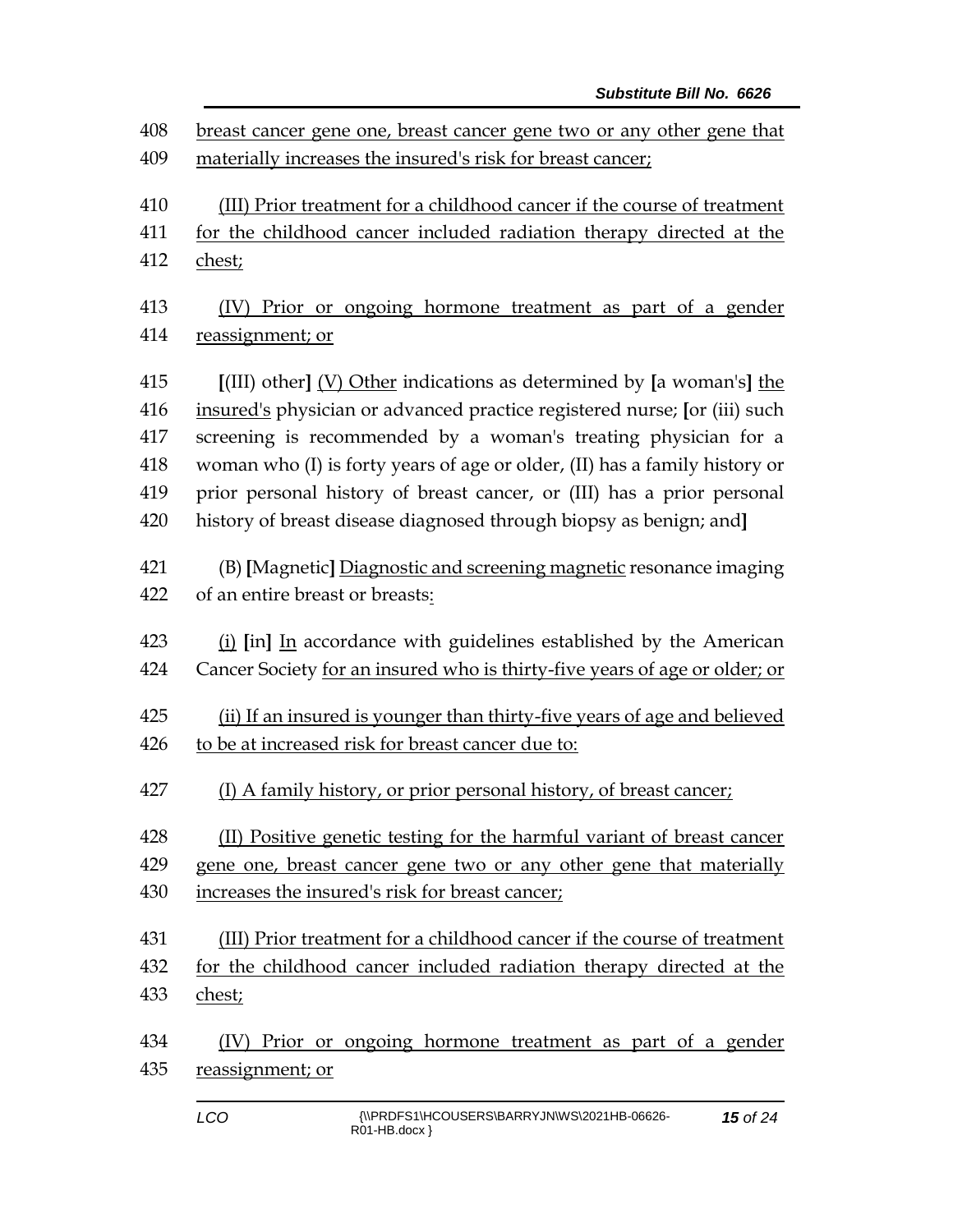| 436<br>437 | (V) Other indications as determined by the insured's physician or<br>advanced practice registered nurse; |
|------------|----------------------------------------------------------------------------------------------------------|
| 438        | (C) Breast biopsies;                                                                                     |
| 439        | (D) Prophylactic mastectomies for an insured who is believed to be at                                    |
| 440        | increased risk for breast cancer due to positive genetic testing for the                                 |
| 441        | harmful variant of breast cancer gene one, breast cancer gene two or any                                 |
| 442        | other gene that materially increases the insured's risk for breast cancer;                               |
| 443        | and                                                                                                      |
| 444        | (E) Breast reconstructive surgery for an insured who has undergone:                                      |
| 445        | (i) A prophylactic mastectomy; or                                                                        |
| 446<br>447 | (ii) A mastectomy as part of the insured's course of treatment for<br>breast cancer.                     |

 (c) Benefits under this section shall be subject to any policy provisions 449 that apply to other services covered by such policy, except that no such policy shall impose a coinsurance, copayment, deductible or other out- of-pocket expense for such benefits. The provisions of this subsection shall apply to a high deductible health plan, as that term is used in subsection (f) of section 38a-493, to the maximum extent permitted by federal law, except if such plan is used to establish a medical savings account or an Archer MSA pursuant to Section 220 of the Internal Revenue Code of 1986 or any subsequent corresponding internal revenue code of the United States, as amended from time to time, or a health savings account pursuant to Section 223 of said Internal Revenue Code, as amended from time to time, the provisions of this subsection shall apply to such plan to the maximum extent that (1) is permitted by federal law, and (2) does not disqualify such account for the deduction allowed under said Section 220 or 223, as applicable.

 (d) Each mammography report provided to **[**a patient**]** an insured shall include information about breast density, based on the Breast Imaging Reporting and Data System established by the American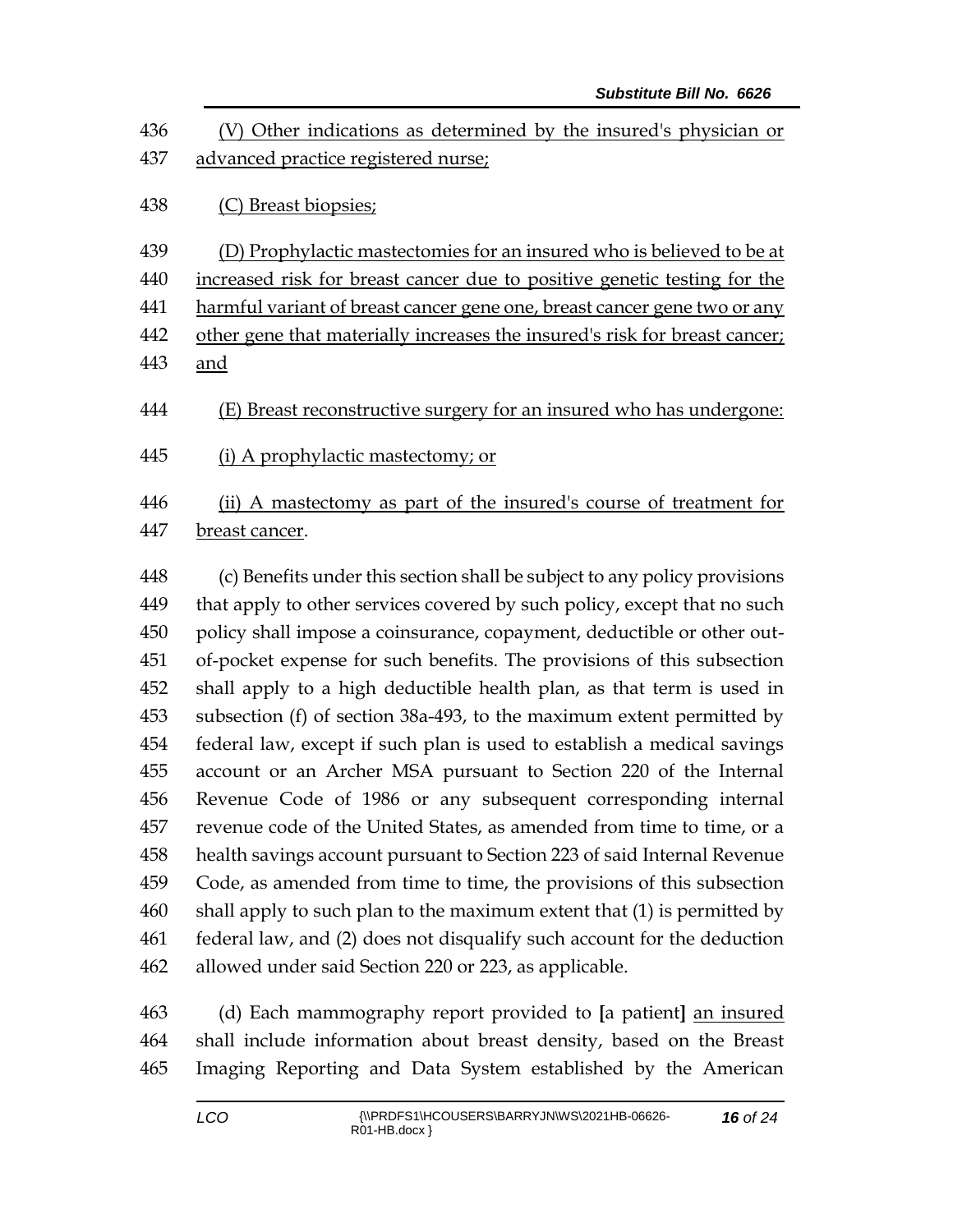College of Radiology. Where applicable, such report shall include the following notice: "If your mammogram demonstrates that you have dense breast tissue, which could hide small abnormalities, you might benefit from supplementary screening tests, which can include a breast ultrasound screening or a breast MRI examination, or both, depending on your individual risk factors. A report of your mammography results, which contains information about your breast density, has been sent to your physician's or advanced practice registered nurse's office and you should contact your physician or advanced practice registered nurse if you have any questions or concerns about this report.".

 Sec. 26. Section 38a-530 of the general statutes is repealed and the following is substituted in lieu thereof (*Effective January 1, 2022*):

(a) For purposes of this section:

 (1) "Healthcare Common Procedure Coding System" or "HCPCS" means the billing codes used by Medicare and overseen by the federal Centers for Medicare and Medicaid Services that are based on the current procedural technology codes developed by the American Medical Association; and

 (2) "Mammogram" means mammographic examination or breast tomosynthesis, including, but not limited to, a procedure with a HCPCS code of 77051, 77052, 77055, 77056, 77057, 77063, 77065, 77066, 77067, G0202, G0204, G0206 or G0279, or any subsequent corresponding code.

 (b) (1) Each group health insurance policy providing coverage of the 489 type specified in subdivisions  $(1)$ ,  $(2)$ ,  $(4)$ ,  $(10)$ ,  $(11)$  and  $(12)$  of section 38a-469 delivered, issued for delivery, renewed, amended or continued in this state shall provide benefits for diagnostic and screening mammograms **[**to any woman covered under the policy**]** for insureds that are at least equal to the following minimum requirements:

 (A) A baseline mammogram, which may be provided by breast tomosynthesis at the option of the **[**woman covered under the policy**]** insured, for **[**any woman**]** an insured who is: **[**thirty-five**]**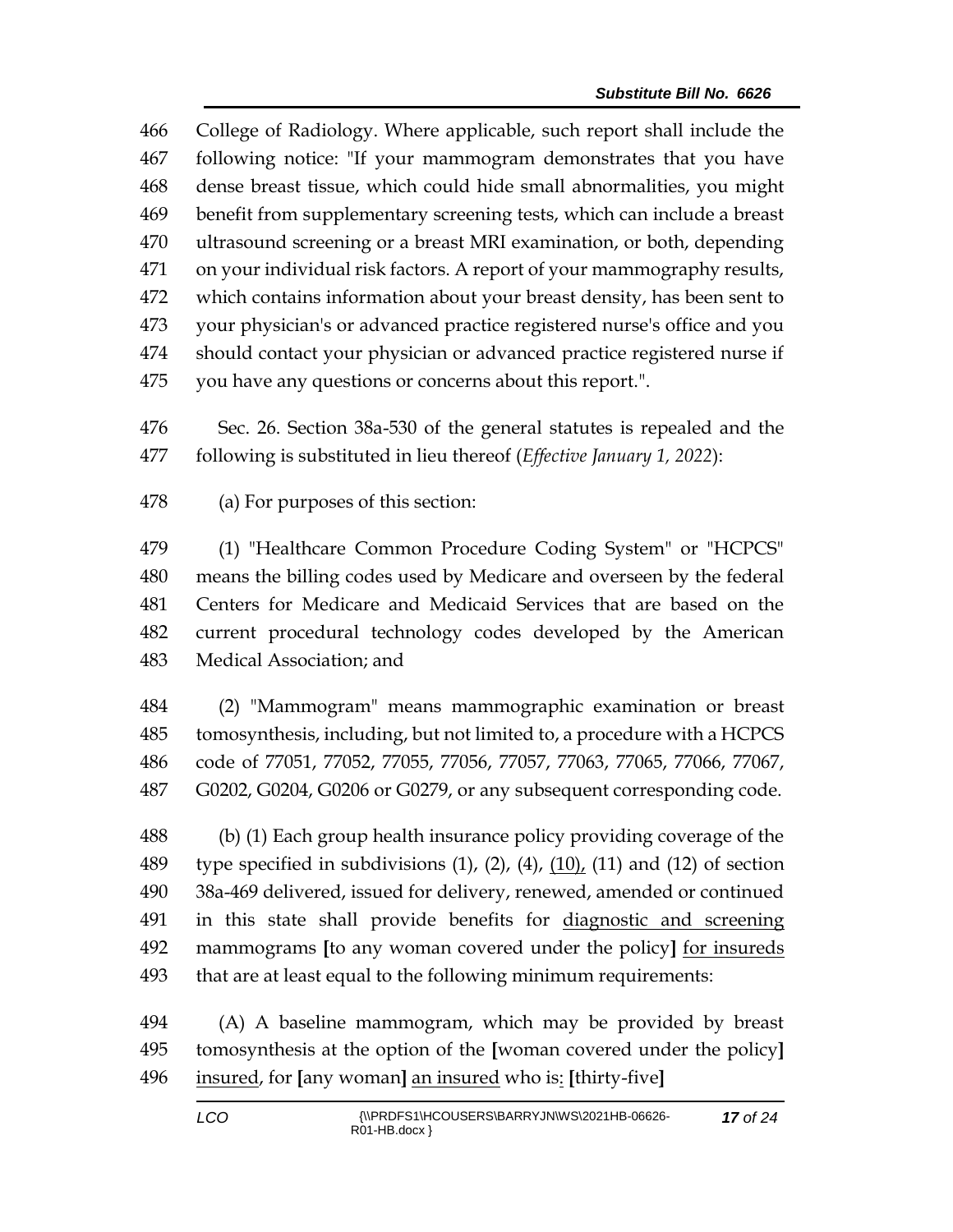| 497 | (i) Thirty-five to thirty-nine years of age, inclusive; [and] or         |  |  |
|-----|--------------------------------------------------------------------------|--|--|
| 498 | (ii) Younger than thirty-five years of age if the insured is believed to |  |  |
| 499 | be at increased risk for breast cancer due to:                           |  |  |
| 500 | (I) A family history of breast cancer;                                   |  |  |
| 501 | (II) Positive genetic testing for the harmful variant of breast cancer   |  |  |
| 502 | gene one, breast cancer gene two or any other gene variant that          |  |  |
| 503 | materially increases the insured's risk for breast cancer;               |  |  |
| 504 | (III) Prior treatment for a childhood cancer if the course of treatment  |  |  |
| 505 | for the childhood cancer included radiation therapy directed at the      |  |  |
| 506 | chest;                                                                   |  |  |
| 507 | (IV) Prior or ongoing hormone treatment as part of a gender              |  |  |
| 508 | reassignment; or                                                         |  |  |
| 509 | (V) Other indications as determined by the insured's physician or        |  |  |
| 510 | advanced practice registered nurse; and                                  |  |  |
| 511 | (B) [a mammogram] Mammograms, which may be provided by                   |  |  |
| 512 | breast tomosynthesis at the option of the [woman covered under the       |  |  |
| 513 | policy] insured, every year for [any woman] an insured who is: [forty]   |  |  |
| 514 | (i) Forty years of age or older; or                                      |  |  |
| 515 | (ii) Younger than forty years of age if the insured is believed to be at |  |  |
| 516 | increased risk for breast cancer due to:                                 |  |  |
| 517 | (I) A family history, or prior personal history, of breast cancer;       |  |  |
| 518 | (II) Positive genetic testing for the harmful variant of breast cancer   |  |  |
| 519 | gene one, breast cancer gene two or any other gene that materially       |  |  |
| 520 | increases the insured's risk for breast cancer;                          |  |  |
| 521 | (III) Prior treatment for a childhood cancer if the course of treatment  |  |  |
| 522 | for the childhood cancer included radiation therapy directed at the      |  |  |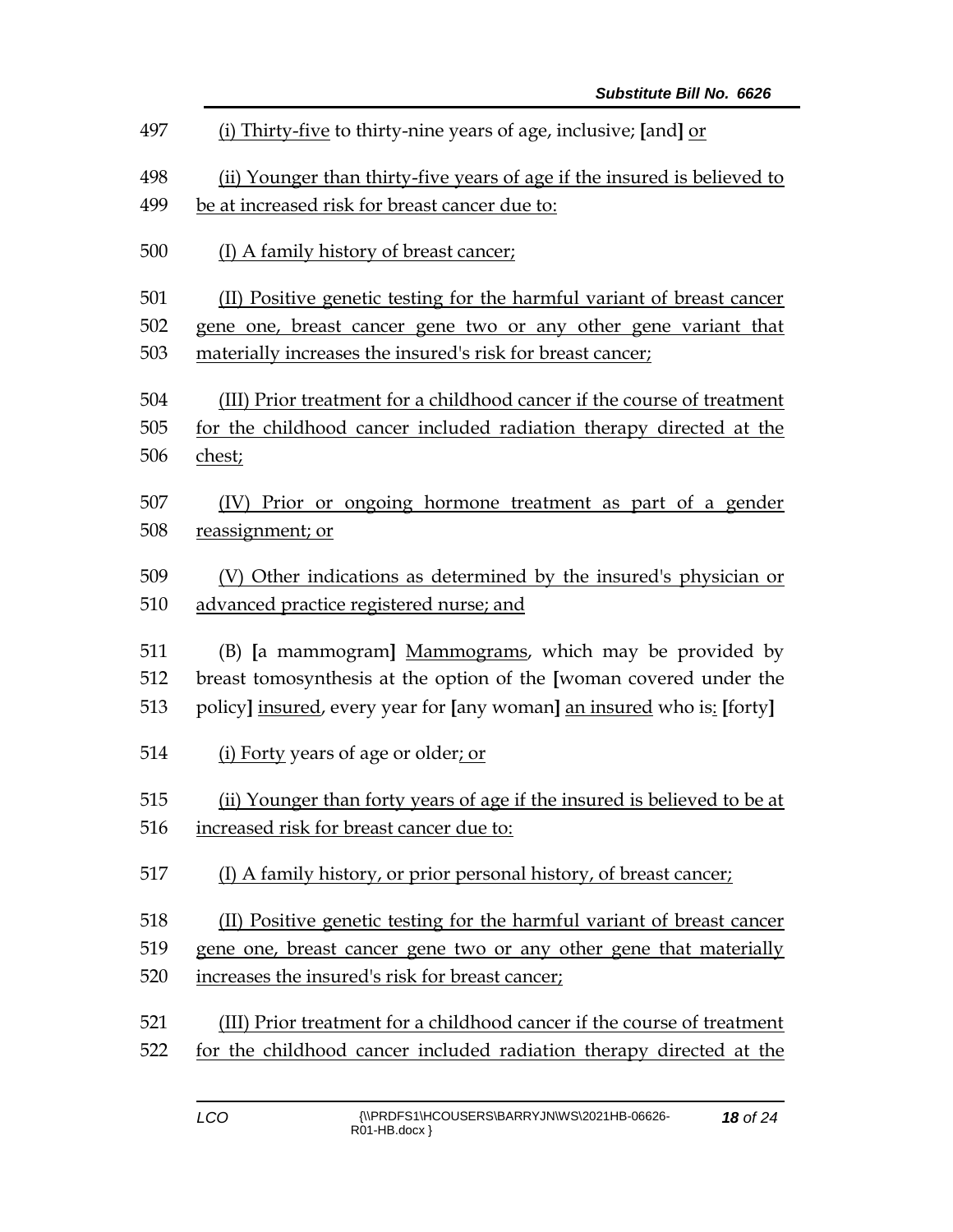| 523        | chest;                                                                                                                                                     |  |  |
|------------|------------------------------------------------------------------------------------------------------------------------------------------------------------|--|--|
| 524        | (IV) Prior or ongoing hormone treatment as part of a gender                                                                                                |  |  |
| 525        | reassignment; or                                                                                                                                           |  |  |
|            |                                                                                                                                                            |  |  |
| 526        | (V) Other indications as determined by the insured's physician or                                                                                          |  |  |
| 527        | advanced practice registered nurse.                                                                                                                        |  |  |
| 528        | (2) Such policy shall provide additional benefits for:                                                                                                     |  |  |
| 529        | (A) Comprehensive [ultrasound screening] diagnostic and screening                                                                                          |  |  |
| 530        | ultrasounds of an entire breast or breasts if:                                                                                                             |  |  |
|            |                                                                                                                                                            |  |  |
| 531        | (i) A mammogram demonstrates heterogeneous or dense breast                                                                                                 |  |  |
| 532        | tissue based on the Breast Imaging Reporting and Data System                                                                                               |  |  |
| 533        | established by the American College of Radiology; or                                                                                                       |  |  |
| 534        | (ii) [a woman] An insured is believed to be at increased risk for breast                                                                                   |  |  |
| 535        | cancer due to:                                                                                                                                             |  |  |
|            |                                                                                                                                                            |  |  |
| 536        | (I) $\underline{A}$ family history, or prior personal history, of breast cancer; [J]                                                                       |  |  |
| 537        |                                                                                                                                                            |  |  |
| 538        | (II) [positive] Positive genetic testing [, or] for the harmful variant of<br><u>breast cancer gene one, breast cancer gene two or any other gene that</u> |  |  |
| 539        | materially increases the insured's risk for breast cancer;                                                                                                 |  |  |
|            |                                                                                                                                                            |  |  |
| 540        | (III) Prior treatment for a childhood cancer if the course of treatment                                                                                    |  |  |
| 541        | for the childhood cancer included radiation therapy directed at the                                                                                        |  |  |
| 542        | chest;                                                                                                                                                     |  |  |
| 543        | Prior or ongoing hormone treatment as part of a gender<br>(IV)                                                                                             |  |  |
| 544        | reassignment; or                                                                                                                                           |  |  |
|            |                                                                                                                                                            |  |  |
| 545        | $[III]$ other] (V) Other indications as determined by [a woman's] the                                                                                      |  |  |
| 546        | insured's physician or advanced practice registered nurse; [or (iii) such                                                                                  |  |  |
| 547        | screening is recommended by a woman's treating physician for a                                                                                             |  |  |
| 548<br>549 | woman who (I) is forty years of age or older, (II) has a family history or<br>prior personal history of breast cancer, or (III) has a prior personal       |  |  |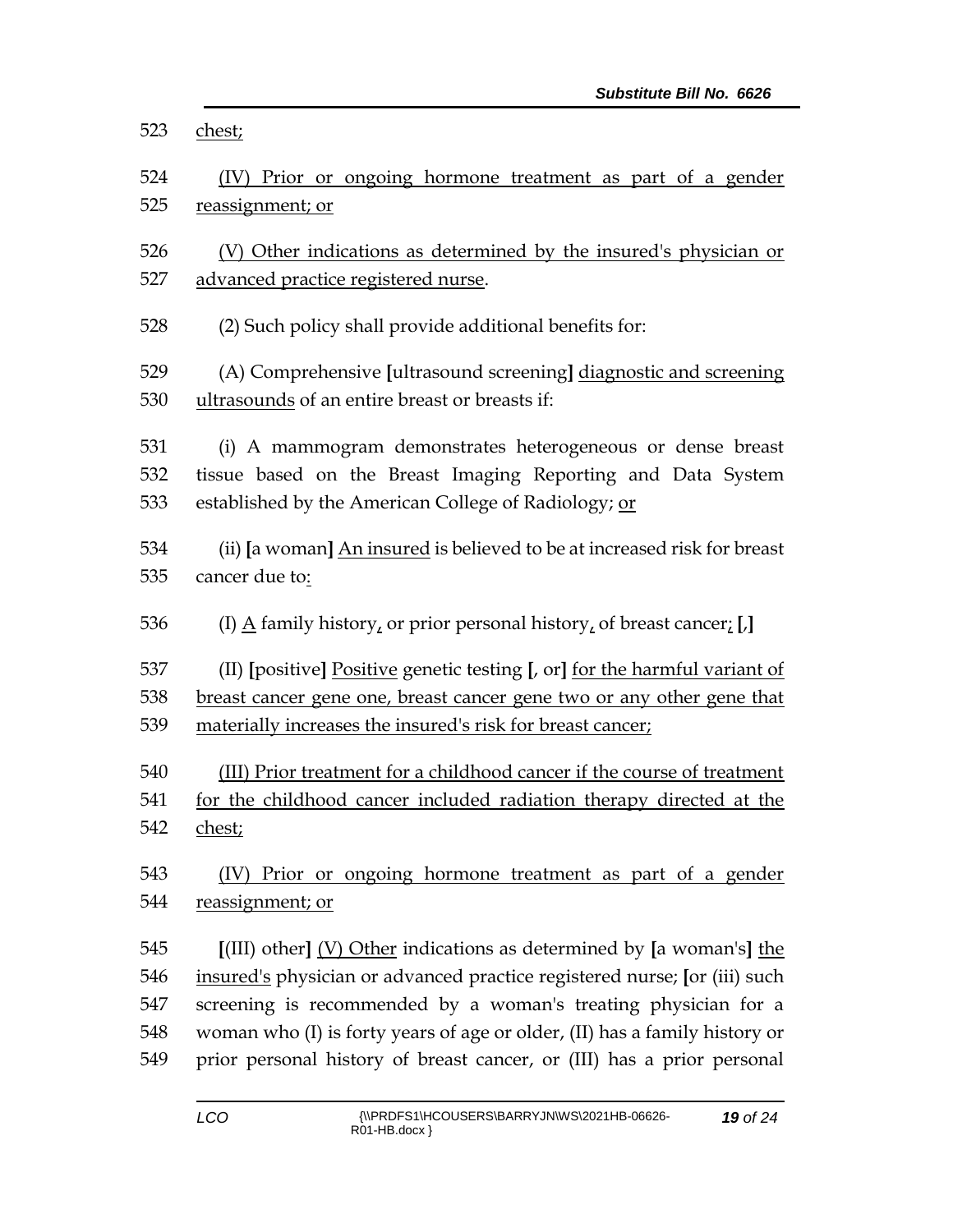| 550 | history of breast disease diagnosed through biopsy as benign; and          |
|-----|----------------------------------------------------------------------------|
| 551 | (B) [Magnetic] Diagnostic and screening magnetic resonance imaging         |
| 552 | of an entire breast or breasts:                                            |
| 553 | (i) [in] In accordance with guidelines established by the American         |
| 554 | Cancer Society for an insured who is thirty-five years of age or older; or |
| 555 | (ii) If an insured is younger than thirty-five years of age and believed   |
| 556 | to be at increased risk for breast cancer due to:                          |
| 557 | (I) A family history, or prior personal history, of breast cancer;         |
| 558 | (II) Positive genetic testing for the harmful variant of breast cancer     |
| 559 | gene one, breast cancer gene two or any other gene that materially         |
| 560 | increases the insured's risk for breast cancer;                            |
| 561 | (III) Prior treatment for a childhood cancer if the course of treatment    |
| 562 | for the childhood cancer included radiation therapy directed at the        |
| 563 | chest;                                                                     |
| 564 | (IV) Prior or ongoing hormone treatment as part of a gender                |
| 565 | reassignment; or                                                           |
| 566 | (V) Other indications as determined by the insured's physician or          |
| 567 | advanced practice registered nurse;                                        |
| 568 | (C) Breast biopsies;                                                       |
| 569 | (D) Prophylactic mastectomies for an insured who is believed to be at      |
| 570 | increased risk for breast cancer due to positive genetic testing for the   |
| 571 | harmful variant of breast cancer gene one, breast cancer gene two or any   |
| 572 | other gene that materially increases the insured's risk for breast cancer; |
| 573 | and                                                                        |
| 574 | (E) Breast reconstructive surgery for an insured who has undergone:        |
| 575 | (i) A prophylactic mastectomy; or                                          |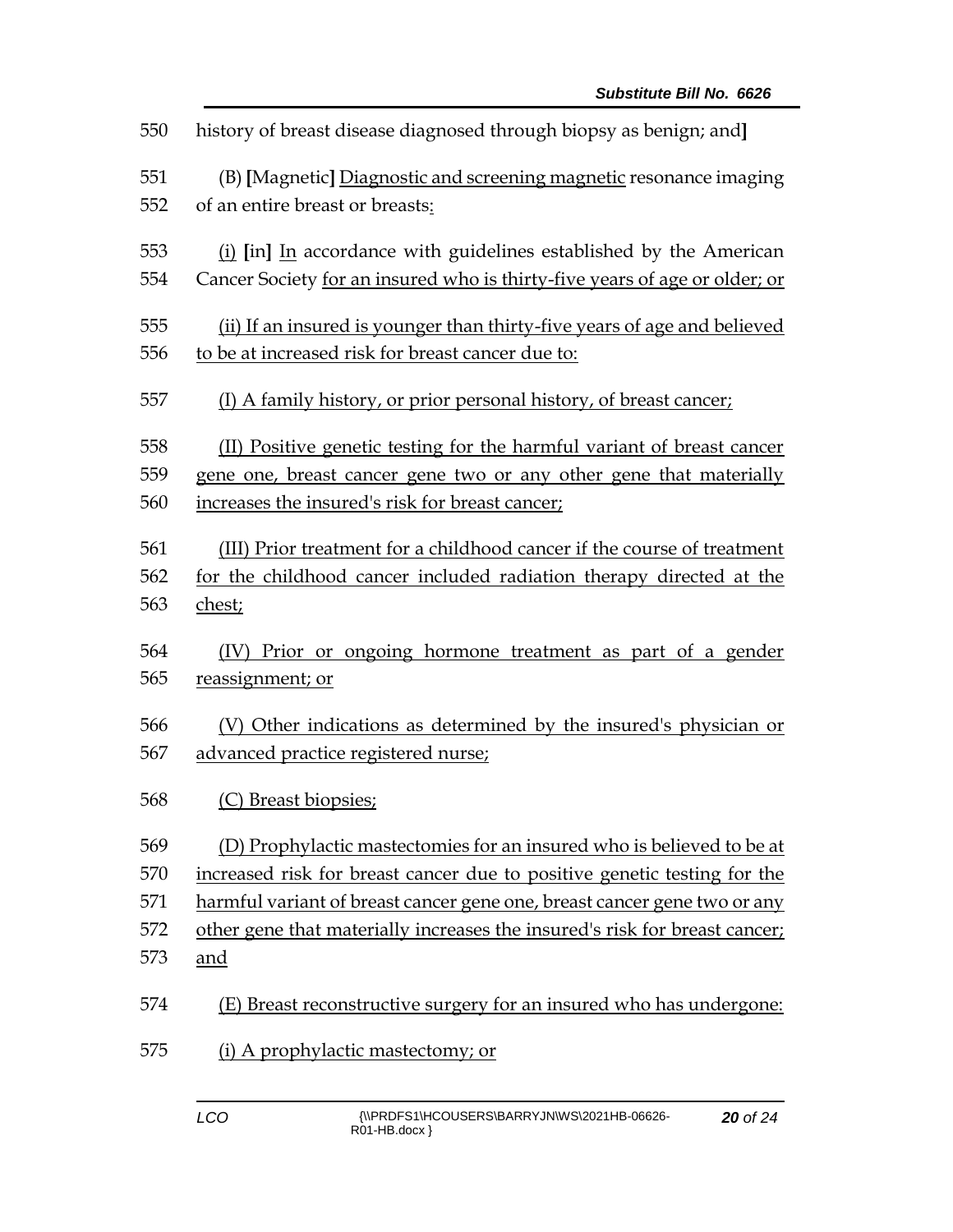(ii) A mastectomy as part of the insured's course of treatment for breast cancer.

 (c) Benefits under this section shall be subject to any policy provisions that apply to other services covered by such policy, except that no such policy shall impose a coinsurance, copayment, deductible or other out- of-pocket expense for such benefits. The provisions of this subsection shall apply to a high deductible health plan, as that term is used in subsection (f) of section 38a-520, to the maximum extent permitted by federal law, except if such plan is used to establish a medical savings account or an Archer MSA pursuant to Section 220 of the Internal Revenue Code of 1986 or any subsequent corresponding internal revenue code of the United States, as amended from time to time, or a health savings account pursuant to Section 223 of said Internal Revenue Code, as amended from time to time, the provisions of this subsection shall apply to such plan to the maximum extent that (1) is permitted by federal law, and (2) does not disqualify such account for the deduction allowed under said Section 220 or 223, as applicable.

 (d) Each mammography report provided to **[**a patient**]** an insured shall include information about breast density, based on the Breast Imaging Reporting and Data System established by the American College of Radiology. Where applicable, such report shall include the following notice: "If your mammogram demonstrates that you have dense breast tissue, which could hide small abnormalities, you might benefit from supplementary screening tests, which can include a breast ultrasound screening or a breast MRI examination, or both, depending on your individual risk factors. A report of your mammography results, which contains information about your breast density, has been sent to your physician's or advanced practice registered nurse's office and you should contact your physician or advanced practice registered nurse if you have any questions or concerns about this report.".

 Sec. 27. Section 19a-193a of the general statutes is repealed and the following is substituted in lieu thereof (*Effective January 1, 2022*):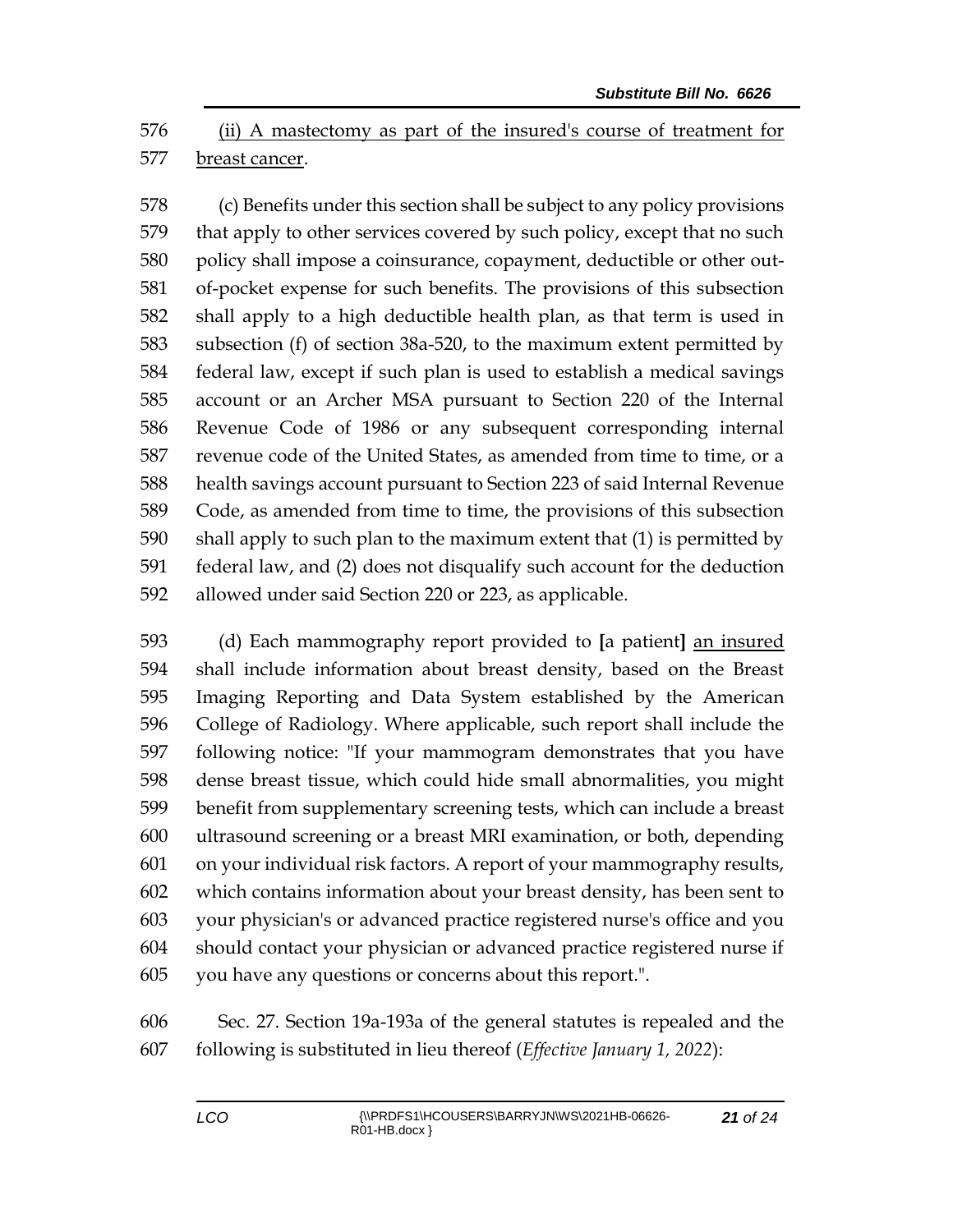(a) Except as provided in subsection (c) of this section and subject to the provisions of sections 19a-177, 38a-498, as amended by this act, and  $38a-525$ , as amended by this act, any person who receives emergency medical treatment services or transportation services from a licensed ambulance service, certified ambulance service or paramedic intercept service shall be liable to such ambulance service for the reasonable and necessary costs of providing such services, irrespective of whether such person agreed or consented to such liability.

 (b) Except as provided in subsection (c) of this section, any person who receives medical services or transport services under nonemergency conditions from a mobile integrated health care program shall be liable to such mobile health care integrated program for the reasonable and necessary costs of providing such services.

 (c) The provisions of this section shall not apply to any person who receives: **[**emergency**]**

 (1) Emergency medical treatment services or transportation services from a licensed ambulance service, certified ambulance service, paramedic intercept service or mobile integrated health care program for an injury arising out of and in the course of such person's employment as defined in section 31-275; **[**.**]** or

 (2) Transportation services from a licensed ambulance service, certified ambulance service or paramedic intercept service if such service reasonably believes that such transportation services are nonemergency transportation services, unless such service, before providing such transportation services:

 (A) Discloses to such person the potential cost to such person if such transportation services are nonemergency transportation services; and

 (B) Receives written consent from such person to provide such transportation services.

Sec. 28. (NEW) (*Effective October 1, 2021*) (a) As used in this section,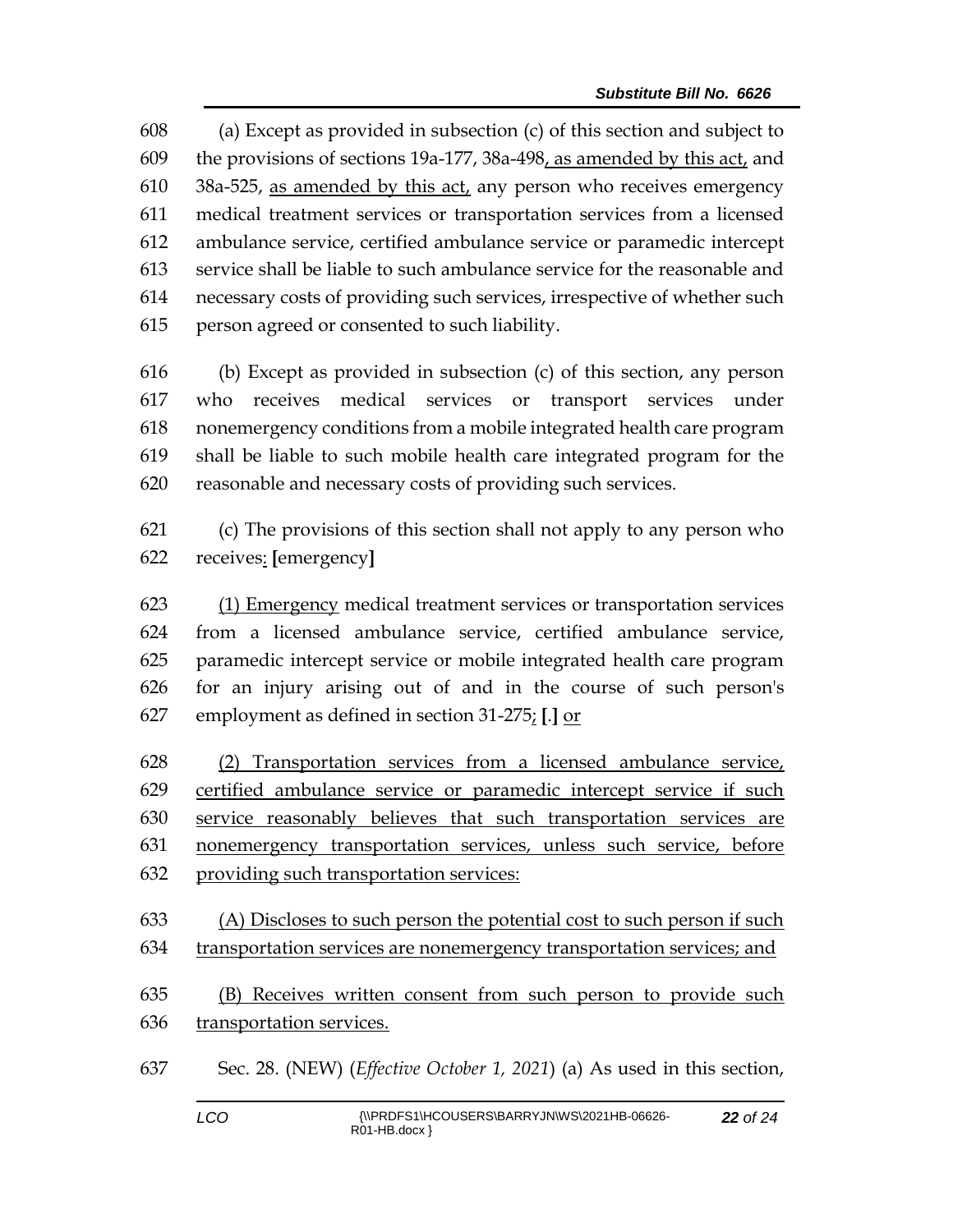"mammogram" has the same meaning as provided in sections 38a-503 and 38a-530 of the general statutes, as amended by this act. (b) Each health care provider who provides a mammogram to a patient shall provide to the patient: (1) Advance notice disclosing whether a proposed test or examination to further investigate the results of the mammogram is: (A) An elective test or examination; and (B) Covered under the terms of the patient's health coverage; and (2) An opportunity to determine whether the cost of a proposed test or examination to further investigate the results of the mammogram is covered under the terms of the patient's health coverage. (c) The Commissioner of Public Health may adopt regulations, in consultation with the Insurance Commissioner and in accordance with the provisions of chapter 54 of the general statutes, to implement the

652 provisions of this section.

| This act shall take effect as follows and shall amend the following |                 |             |
|---------------------------------------------------------------------|-----------------|-------------|
| sections:                                                           |                 |             |
|                                                                     |                 |             |
| Section 1                                                           | January 1, 2022 | New section |
| Sec. 2                                                              | January 1, 2022 | New section |
| Sec. 3                                                              | January 1, 2022 | New section |
| Sec. 4                                                              | January 1, 2022 | New section |
| Sec. 5                                                              | January 1, 2022 | New section |
| Sec. 6                                                              | January 1, 2022 | New section |
| Sec. 7                                                              | January 1, 2022 | New section |
| Sec. 8                                                              | January 1, 2022 | New section |
| Sec. 9                                                              | January 1, 2022 | New section |
| Sec. 10                                                             | January 1, 2022 | New section |
| Sec. 11                                                             | January 1, 2022 | New section |
| Sec. 12                                                             | January 1, 2022 | New section |
| Sec. 13                                                             | January 1, 2022 | New section |
| Sec. 14                                                             | January 1, 2022 | New section |